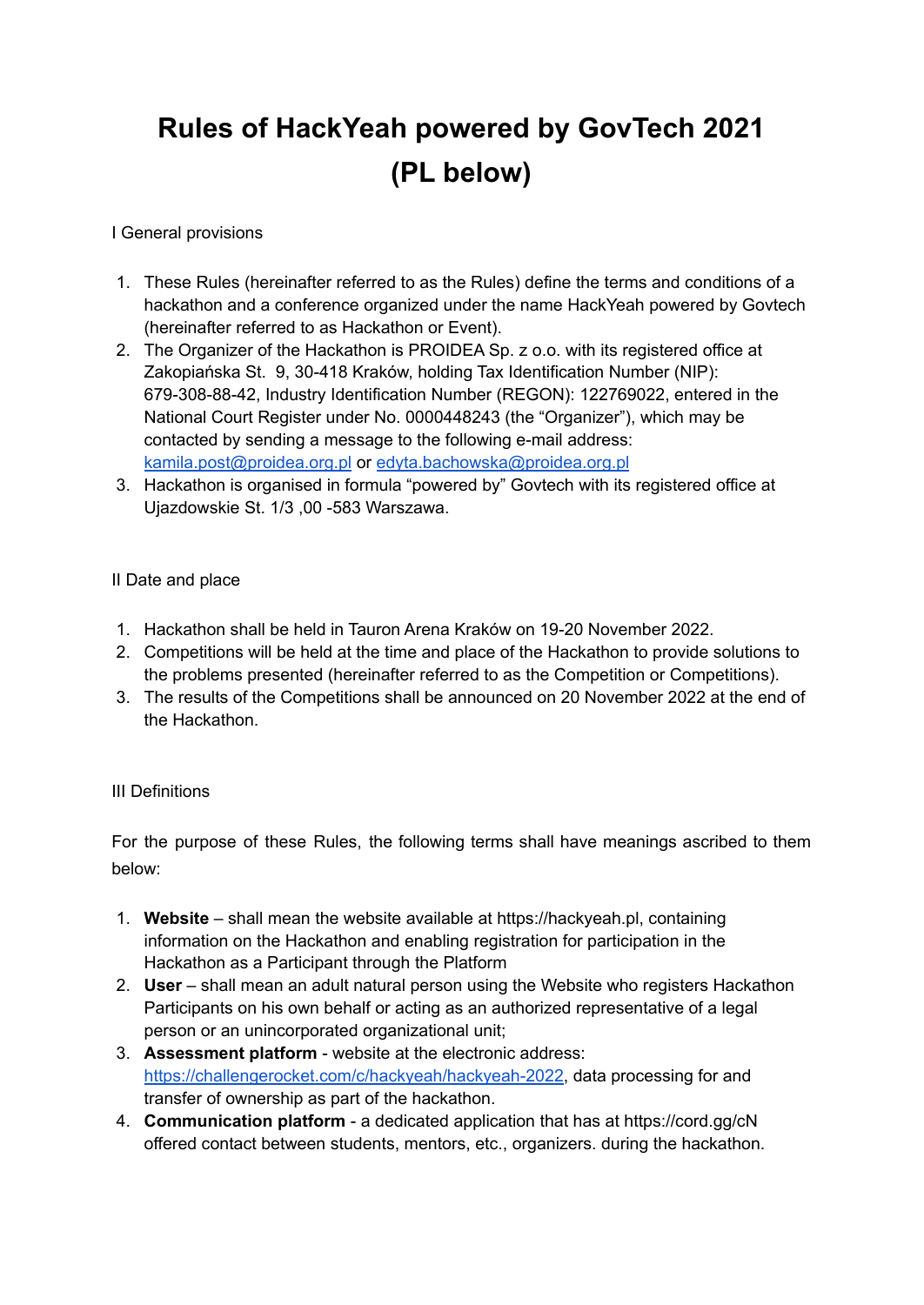- 5. **Schedule** shall mean a detailed Hackathon schedule determined by the Organizer, made available on the Website as well as the schedule of the Conference (set out after confirming the participation of some or all speakers). The Schedule is indicative and is subject to change;
- 6. **Participant** shall mean an adult or a minor natural person entitled to participate in the Hackathon and receive additional benefits specified in detail in Section VIII.4 of these Rules;
- 7. **Platform** shall mean a website available at: <https://eventory.cc/event/hackyeah-2022> to which the User is redirected from the Website to register for participation in the Hackathon as the Participant. Redirection to the Platform takes place after clicking on the "Register" tab on the Website and starting the Registration process on the Website. The Platform is offered as part of the Eventory Platform provided by Eventory Polska Sp. z o.o. with its registered office in Krakow;
- 8. **Sponsor** shall mean an individual or a company funding awards in the Competitions organised as part of the Hackathon;
- 9. **Partner** shall mean a company participating in the Hackathon and the Conference, presenting its products and services. A Partner may act as a Sponsor.

IV Participation in the Hackathon as the Participant

- 1. Hackathon participants in the stationary form may be adult natural persons with full legal capacity and minors (over 16 years of age) who are not employees of the Organizer. A minor may participate only after receiving the consent of the guardian. The organizer requires the written consent of the guardian - Appendix 1.
- 2. Online Hackathon participants may be adult natural persons with full legal capacity and minors (over 12 years of age) who are not employees of the Organizer. A minor may participate only after receiving the consent of the guardian. The organizer requires the written consent of the guardian - Appendix 1.
- 3. Please be informed that the Hackathon schedule assumes that Participants will perform activities of high intensity for 24 hours.
- 4. The Participant should reasonably assess, and in the event of any concerns consult a physician, whether his or her health allows him or her to participate in the Hackathon.
- 5. The Participant shall report to the Organizer when he or she feels dizzy, nauseous, strong fatigue, headache or has other alarming symptoms.
- 6. For the purposes of the Hackathon and competition tasks, Participants shall set up Teams comprising from 1 to 6 members.
- 7. A Participant may be a member of any number of Teams. Team membership shall be decided by other Team members based on the contribution to the Team's joint work.
- 8. Participants shall demonstrate conduct that does not pose threat to the safety of others; in particular Participants shall comply with the rules of the venue at which the Hackathon is held as well as with the Hackathon and the Conference Rules.
- 9. Participants shall be prohibited from bringing and carrying any weapons or other dangerous items, explosives, pyrotechnic products, materials posing a fire risk, alcoholic beverages, intoxicants or psychotropic substances.
- 10. Each Participant shall wear a wristband and ID tag in a manner visible to the Organizer (or shall show them at each request of the Organizer) throughout the entire duration of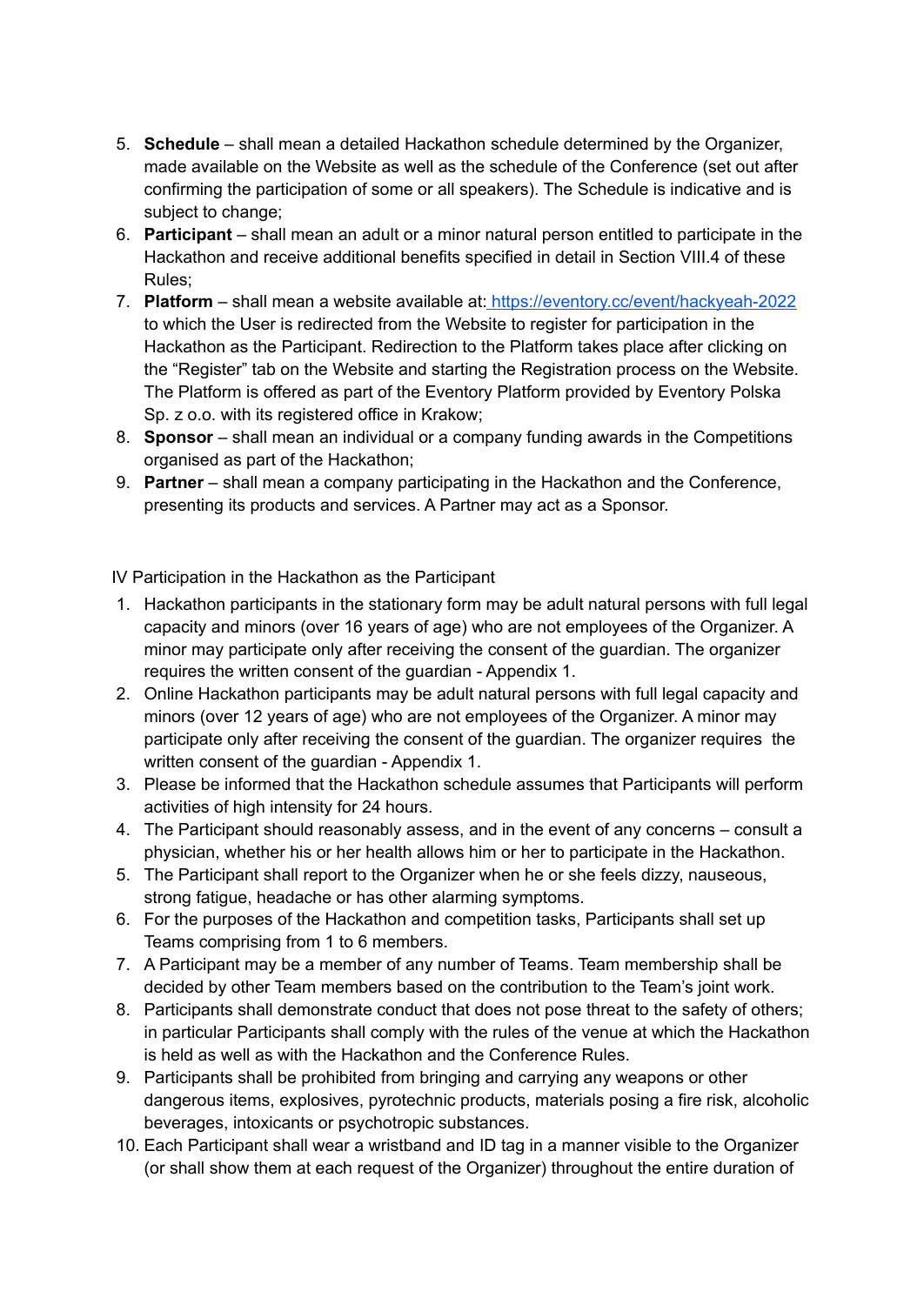the Hackathon. If the Participant does not have a wristband or ID tag, the Organizer shall have the right to remove him or her from the area where the Hackathon is held. A Participant may not make its ID tag or wristband available to any other person, and the ticket to the Hackathon shall be issued to the Participant's name and assigned to the given Participant. In the area where the Hackathon is held, each Participant shall carry his or her ticket in paper or electronic form to make it available for inspection by the Organizer.

V Registration for participation in the Hackathon

- 1. Participation in the Hackathon shall be subject to registration of a Participant/Participants. To do so, a User shall correctly fill in the registration form that can be found at the following URL address: <https://eventory.cc/event/hackyeah-2022> and pay the ticket price and any handling fees determined by PL, which can be checked before purchasing the ticket.
- 2. Registration shall begin at 12:00 pm on 11 May 2022 and end at 3:00 pm on 20 November 2022.
- 3. There are 2 types of ticket:
	- basic tickets for 29 PLN. tickets include: access to the facility and access to all lectures (ticket for two days), all day coffee break and pizza in the evening, certificate of attendance (for those who ask for it), invitation to the afterparty.
	- hot meals ticket for 99 PLN. tickets include: access to the facility and access to all lectures (ticket for two days), 3 hot meals, all day coffee break and pizza in the evening, certificate of attendance (for those who ask for it), invitation to the afterparty.
- 4. The price is indicated as a NET amount.
- 5. Ticket proceeds shall be transferred for charitable purposes.
- 6. Hackathon tickets shall be personalized. This means that upon placement of an order, it is mandatory to provide the first name, surname and e-mail address of each Participant.
- 7. User shall register other Participants based on their consent. Personal data of the Participant submitted by another User are processed for purposes related to the handling of participation in the Hackathon, based on the consent of Participants – Article 6.1.a. of the GDPR. If another User registers the Participant to participate in the Hackathon, the User should be entitled to provide the Controller with the Participant's personal data in accordance with the specimen attached as Appendix 2. The User is obliged to present an appropriate authorization or power of attorney at each Controller's request.
- 8. In the registration form for Participants available on the Platform and the Website, the User shall provide the following data: name and surname and e-mail address (please provide a direct and up-to-date e-mail address as the ticket, organizational information related to the Hackathon, etc. will be sent to that email address), and the following data of the Participant: name, surname, e-mail address, Discord nick, what are his professional interests and other remarks; and optionally his user name on social networking sites – Facebook and Linkedin.
- 9. Additionally, the User provides the following data for the purpose of issuing an invoice: company name, address, postal code, city, and optionally tax identification number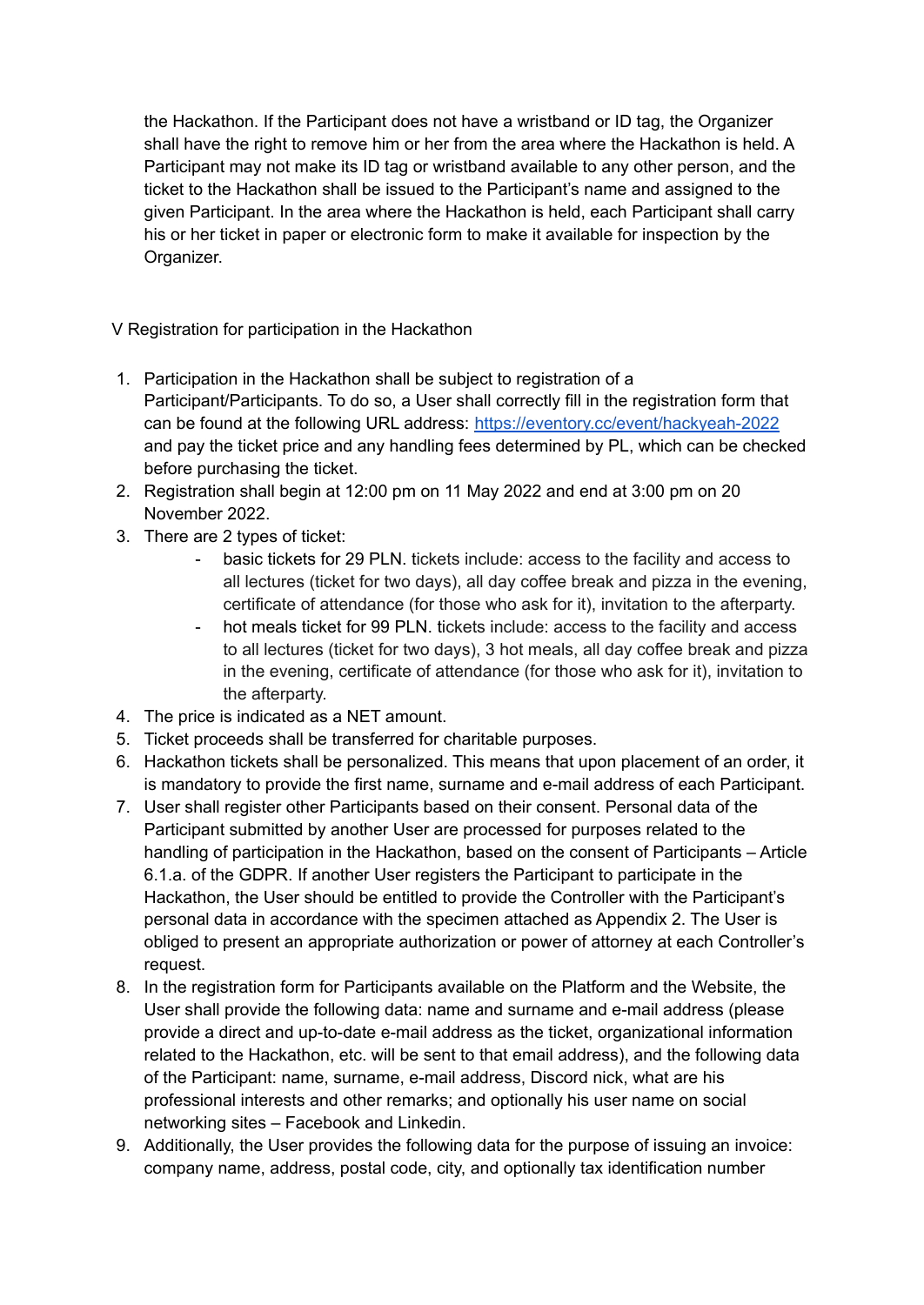(NIP). The company name and tax identification number shall be provided for the purposes of obtaining an invoice when the submission is made on behalf of a company (a legal person, an organizational unit with no legal personality but having legal capacity, a natural person conducting business activity as an entrepreneur). In the registration form, the User may also provide a discount code (if the User has received any). If despite having a discount code, the User does not provide it during the registration process, he or she shall lose the right to apply the discount and the registration shall proceed based on the price list.

- 10. Before submitting the registration form regarding a Participant, the User shall read these Rules and the Privacy Policy. By sending a filled in form to the Organizer, the User offers the Organizer to execute an agreement on participation in the Hackathon.
- 11. The Organiser shall confirm the receipt of the offer referred to in Section V.9 of these Rules by sending a registration confirmation notice through the Platform to the User's e-mail address. Upon sending such notice to the User an agreement on participation in the Hackathon shall be deemed executed between the Organiser and the User or the legal entity represented by the User.
- 12. These Rules provide for the following payment methods:
	- a. online payment: PayPal and PayU
	- b. offline payment: payment by transfer
- 13. In case of an offline payment, within seven days after the registration date the Organizer shall send a pro forma invoice to the User's e-mail address. Payments for participation in the Hackathon shall be made by the date and to the Organiser's account number indicated in the pro forma invoice.
- 14. The payment may be made immediately after obtaining the confirmation from the Organiser referred to in point V.10. to the bank account of the Organiser indicated in the email sent to the User, or via Internet payment systems (id: platnosci@proidea.org.pl).
- 15. Registration shall be effective only if a User accepts these Rules.
- 16. The Organizer may refuse participation in the Hackathon by persons reasonably suspected to have registered for a purpose other than to participate in the Conference or Competitions organized as part of the Hackathon (in particular to recruit employees). In such an event, registration shall be deemed ineffective and the registration fee shall be refunded.

VI Right to rescind the agreement, change of name on the ticket

1. The User who is a consumer (i.e. a natural person performing a legal action not related directly to his or her economic or professional activity, having full legal capacity [understood as being an adult who has not been legally incapacitated and may perform legal actions on his or her own behalf]), shall have the right to rescind the agreement with the Organiser without incurring any costs and without stating any reason not later than 07 November 2022 by sending a written statement of resignation to the Organiser in electronic form to rejestracja@proidea.org.pl. In the event of the resignation referred to in this provision, the Organizer shall reimburse the User for the amount corresponding to the payment made for the participation in Hackathon. The return shall take place within 30 days, on the basis of a correction invoice accepted by the User.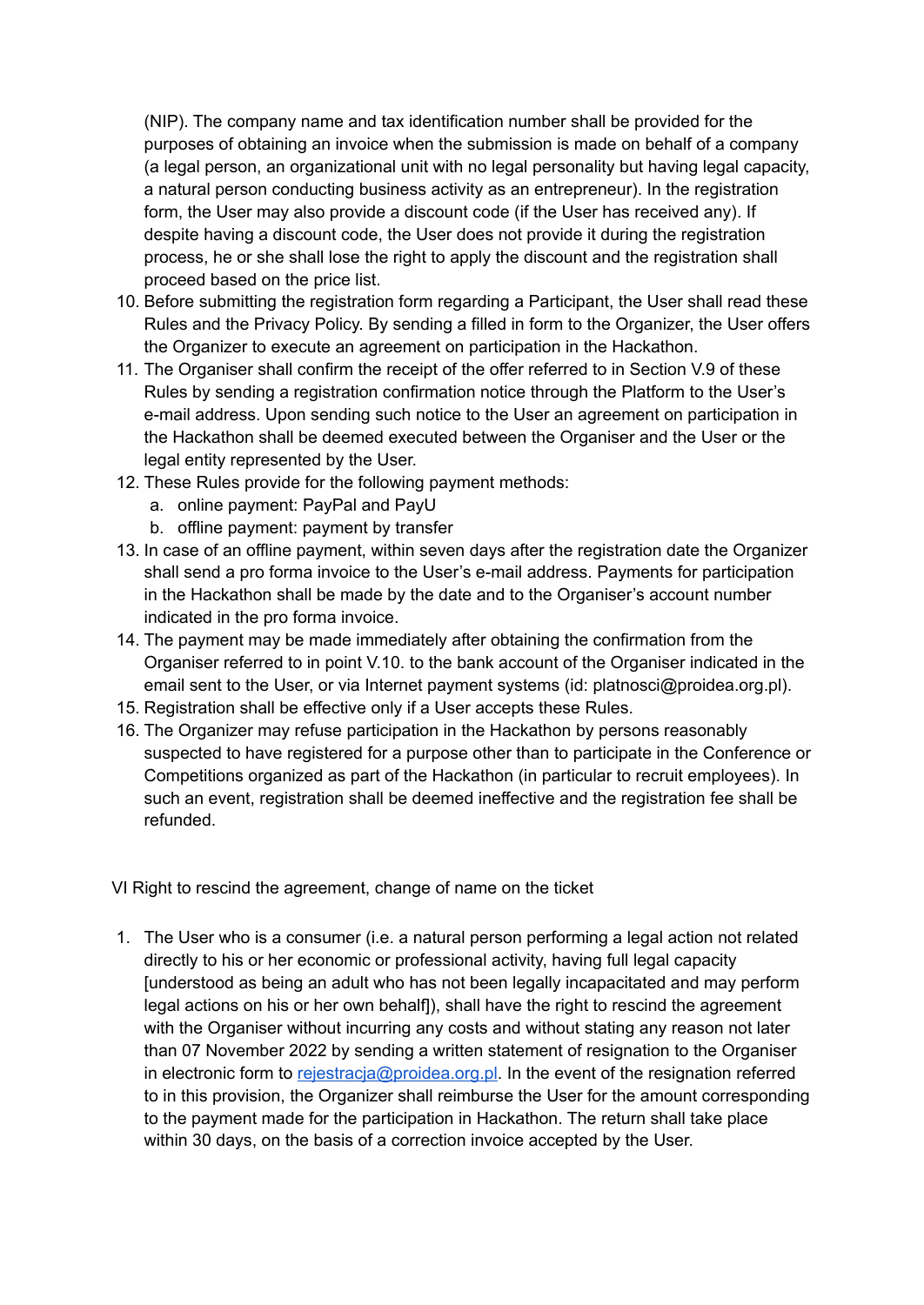2. The Organizer shall allow changes to be made in the list of Participants. Information on any change of Participants should be notified to the Organizer not later than 5 days before the commencement of the Hackathon. Any change of Participants shall require the User to fill in a new registration form and provide information on the change of Participants to the following e-mail address: rejestracja@proidea.org.pl, including the details of the persons concerned.

#### VII The Hackathon event

1. The Competition Platform will be made available to the Participants from 10.00 a.m. on November 19, 2022 to 10.00 a.m. on November 20, 2022.

2. The event will start on November 19, 2022. The start time will be updated at the latest on the start date of the Hackathon.

3. The Hackathon will begin at 12:00 PM on December 10, 2021 and will end 24 hours later.

4. If all competition tasks are resolved, the Hackathon may be shortened before the expiry of the prescribed time.

#### VIII Competitions

- 1. During the Hackathon, a number of Competitions independent of each other shall be held, as part of which solutions will be developed for closed or open tasks.
- 2. Closed tasks shall involve IT problems for which only one correct solution exists.
- 3. Open tasks shall involve IT problems, for which a Team will be expected to develop an original solution; subjects will be presented in the description of a given open task.
- 4. Each Competition shall have an individual Sponsor of awards that can be won in a given Competition.
- 5. The list of Competitions and Sponsors of particular Competitions shall be available a[t](http://www.hackyeah.pl/) [www.hackyeah.pl](http://www.hackyeah.pl/) .The list of Sponsors shall be updated no later than on the Hackathon opening day.
- 6. Each Competition shall begin with the presentation of an open or closed task by the Sponsor or a person designated by the Sponsor.
- 7. Once the subject of the task is announced, Participants shall have up to 24 hours to provide a relevant solution. Any Participant may complete the task before the designated deadline. The manner of submission of a solution to a given task in a given Competition shall be specified in the rules of that Competition.
- 8. The Rules of individual Competitions shall be published no later than on the event opening day at www.hackyeah.pl.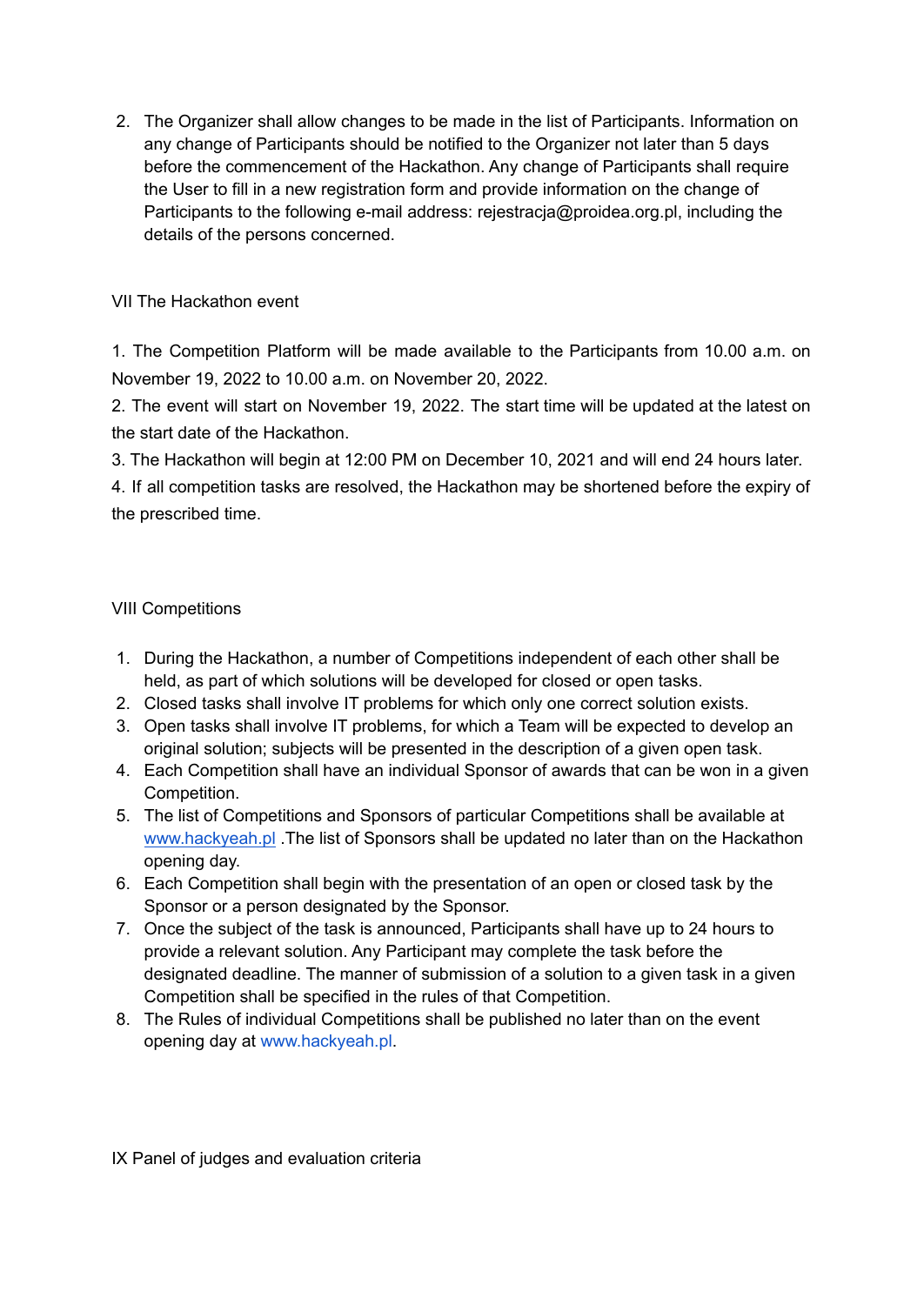- 1. Solutions provided to individual tasks shall be evaluated by the panel of Judges designated for a given Competition, consisting of at least two judges. Judges shall be appointed by the Sponsor of a given Competition and the Organizer. Judges appointed to individual panels shall be published at [www.hackyeah.pl](http://www.hackyeah.pl/) no later than on the opening day of the Hackathon.
- 2. In case of closed tasks, the Judges assess the correctness of the solution by comparing it with the model solution prepared by the Sponsor of a given Competition. The Sponsor selects the winning team according to the rules described in the rules of a given Competition.
- 3. In case of open tasks, the Judges assess the solutions prepared by the teams in terms of innovation, practical applicability, implementation value, integrity and completeness.
- 4. In order to receive the award, the project must receive a minimum of 50% of the points.
- 5. Decisions of the Judges are made by a simple majority of votes. In the event of an equal distribution of votes, the decision of the Chairperson of the panel of Judges, elected by the members of the panel from among its members before the beginning of the Competition, is binding.
- 6. The decisions of the Judges are final and cannot be appealed against.
- 7. After the lapse of the specified period, no further modifications and corrections shall be made in the developed solution. Any modifications and corrections made after the lapse of the specified period shall not be taken into consideration by the Judges.

#### X Copyrights

- 1. The Sponsor of a given Competition shall address in the relevant Rules the transfer of rights to the awarded work, in particular copyrights. Economic copyrights to the best solutions shall remain the property of the relevant Participants, unless in the rules of a given Competition it is expressly stated that the rights, in particular economic copyrights, are transferred to the Sponsor of a given Competition held as part of the Hackathon upon the grant of awards to the winning Participants, in accordance with Art. 921.3 of the Civil Code (consolidated text: Dz.U. of 2017, item 459). Copyrights shall be transferred under a relevant agreement between the parties.
- 2. In the event of any doubts, the Sponsor of individual awards in a given Competition held as part of the Hackathon shall be the entity promising an award within the meaning of Art. 921.3 of the Civil Code of 23 April 1964 (consolidated text: Dz.U. of 2017, item 459).
- 3. The economic copyrights referred to in Section X.1, to the extent where the solution is software, shall be transferred in the following fields of use:
	- a. permanent or temporary reproduction of the solution, in whole or in part, by any means and in any form,
	- b. translation, adaptation, layout change and any other changes,
	- c. dissemination, including lending or renting a solution or a copy thereof,
	- d. permitting third parties to exercise their derivative copyrights related to the solution.
- 4. The economic copyrights referred to in Section X.1, to the extent where the solution is not software, shall be transferred in the following fields of use:
	- a. recording and reproduction with all known techniques, including digital, magnetic recording, photosensitive, electronic, any video and printing techniques,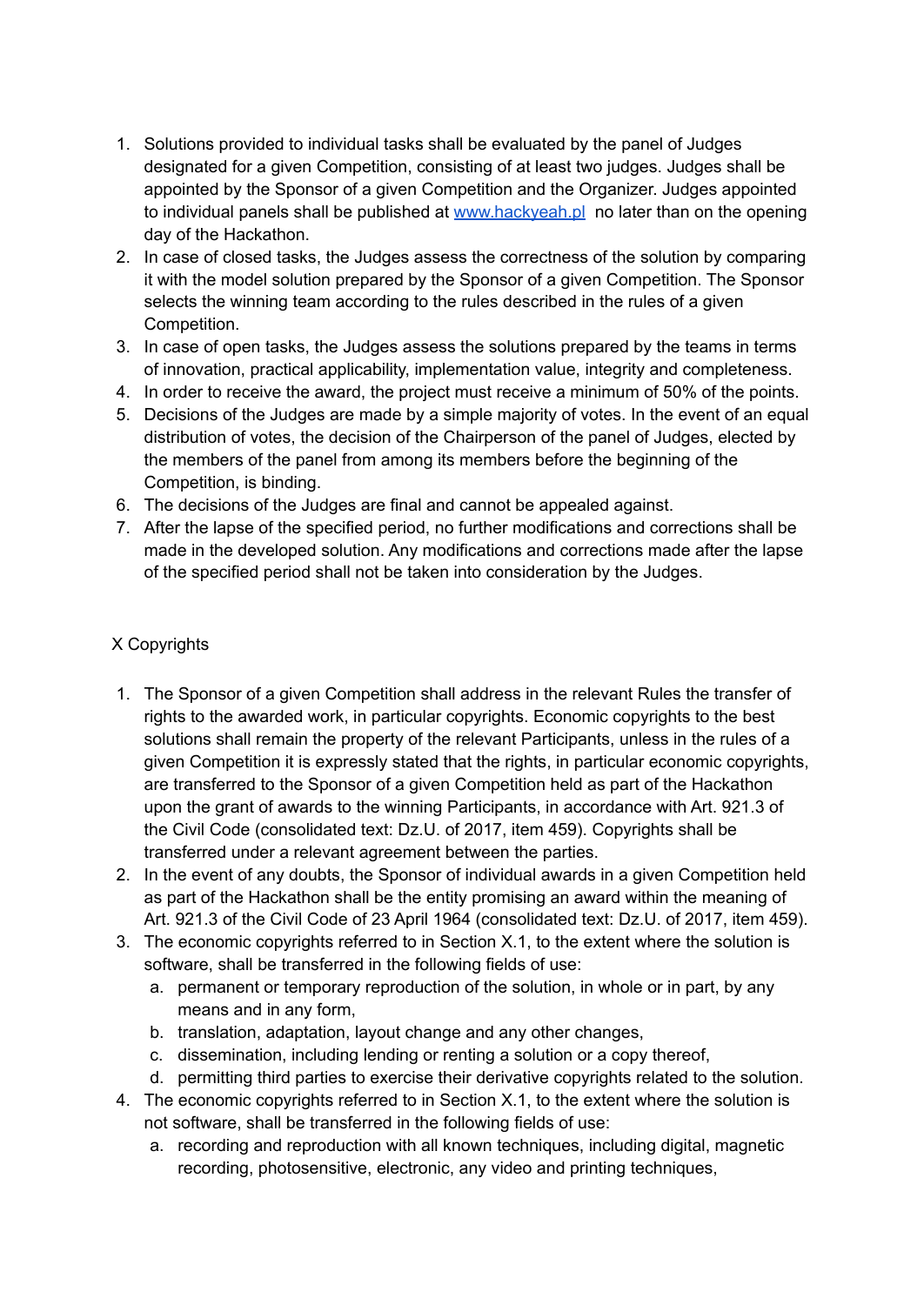- b. entering into computer memory and making freely accessible on computer networks, including the Internet and Intranet – in particular through permanent placement on a public website of the works, in whole or in part, in a manner that makes it possible for any interested party to make multiple copies thereof, free of charge,
- c. marketing of the originals and carriers, as well as copies of originals and carriers,
- d. public reproduction,
- e. making originals and carriers available to the public,
- f. public performance,
- g. rental and lending,
- h. exhibiting,
- i. displaying,
- j. developing foreign language versions (including using techniques enabling communication with people with various disabilities),
- k. wired or wireless video broadcasting or other video broadcasting through a computer network, including unrestricted uploading of videos in the Internet, except for the possibility of broadcasting of videos or parts thereof on public television,
- l. permitting third parties to exercise their derivative copyrights related to the solution.

#### XI Awards

- 1. Awards granted in Competitions shall be prizes and monetary awards.
- 2. The list of prizes and monetary awards to be granted as part of individual Competitions shall be available at www.hackyeah.pl. The list of awards shall be updated no later than on the Hackathon opening day.
- 3. Prizes will be paid out within 180 days of the day the results are announced.
- 4. The offered prizes shall not be exchanged for monetary awards, other prizes or cash equivalents.
- 5. The awards are funded by Sponsors of individual Competitions.
- 6. Awards shall be granted only to winning Teams. However, the Sponsors and the Organiser reserve the right to award distinctions and additional minor prizes to specific teams whose projects will be considered valuable by the Organiser or by the panel of judges. In the event of any doubts, Section X Copyrights shall not apply to the teams which are awarded a distinction

#### XII Personal data

1. The entity acting as the controller of personal data shall be PROIDEA Sp. z o.o. with its registered office at Zakopiańska St. 9, 30-418 Kraków, holding Tax Identification Number (NIP): 679-308-88-42, Industry Identification Number (REGON): 122769022, entered in the National Court Register under No. 0000448243, with the share capital of PLN 12,000 paid up in full, which may be contacted at the following e-mail addresses: kamila.post@proidea.org.pl or edyta.bachowska@proidea.org.pl.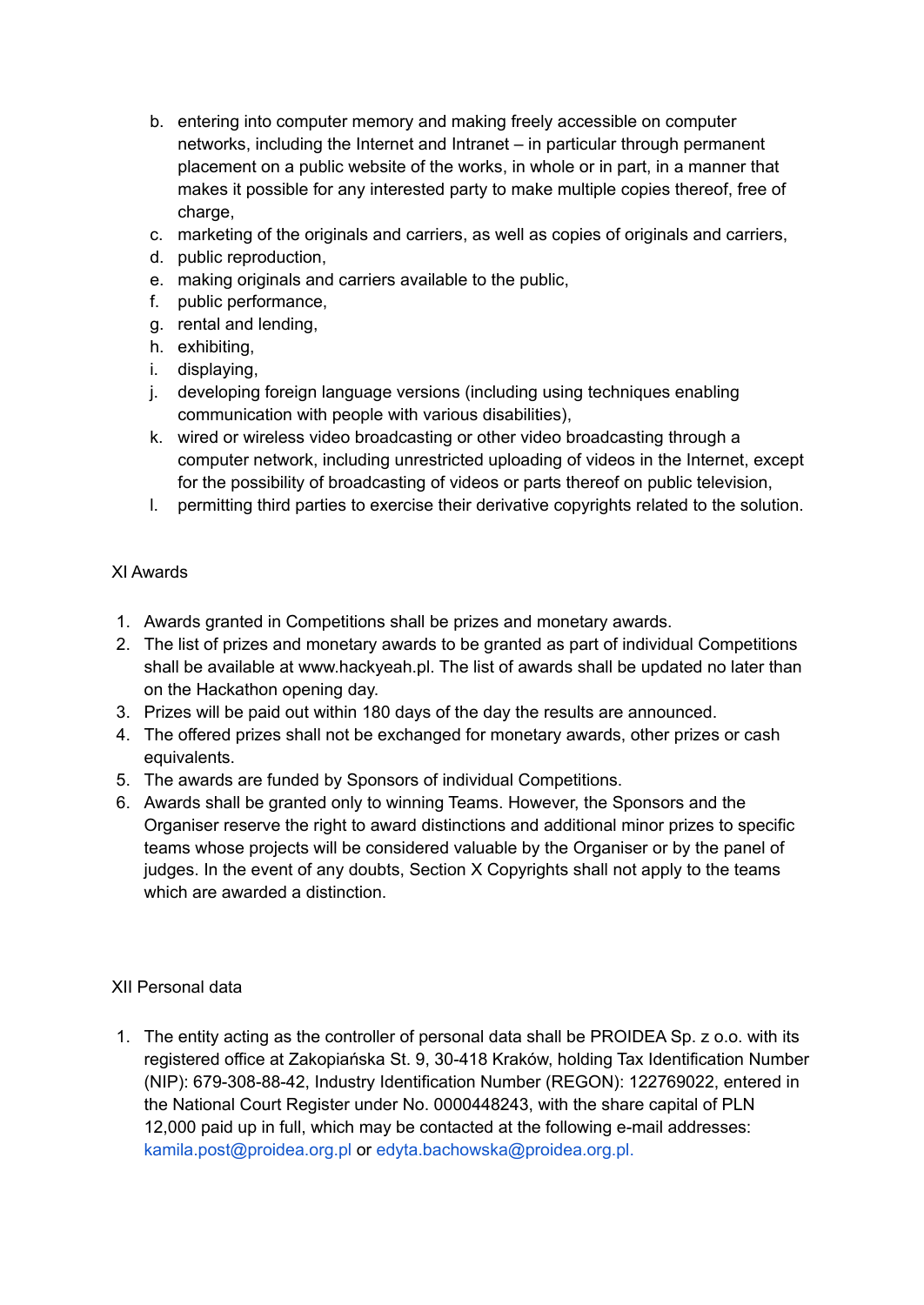2. All information regarding data processing is included in the Privacy Policy available on the Website.

#### XIII Complaints

- 1. The User may lodge complaints to the following e-mail address: biuro@proidea.org.pl or in writing, to the registered address of the Organizer.
- 2. A complaint concerning the proceedings of the Hackathon may be submitted within 14 days after the end of the Hackathon. A complaint shall be deemed to have been lodged on the date of receipt of such complaint by the Organizer.
- 3. Complaints lodged after the lapse of the period specified in Section XIII.2. shall not be recognised.
- 4. The Organizer shall review any complaints within 14 days after the date of their submission. If the Organizer does not reply to a complaint within the deadline specified above, it shall be deemed that the complaint was granted, i.e. the Organizer considered the User's statement or request as justified.

#### XIV Order regulations

- 1. Hackathon Participants shall demonstrate conduct that does not pose any threat to the safety of other Participants, observe the law and these Rules, as well as immediately follow the instructions of the security staff. It is forbidden to obstruct and block exits and escape routes, as well as other necessary rescue or fire-fighting equipment in the event of an emergency during the Hackathon.
- 2. Participants of the Hackathon shall respect the rights and personal dignity of other Participants. Participants shall be strictly prohibited from harassing other Participants. Harassment shall be deemed as: offensive verbal comments on sex, gender, age, sexual orientation, disability, physical appearance, body size, race, ethnicity or religion, as well as intentional intimidation, persecution, improper physical contact and unwanted sexual attention. In addition, during the Hackathon it shall be prohibited to use words and symbols commonly recognised as prohibited, including rude language or expressions that may offend religious or ideological feelings, or implying discrimination.
- 3. It shall be forbidden to damage any markings and information boards, advertising media, devices and equipment used at Hackathon etc. Participants shall use sanitary facilities only for their intended purpose.
- 4. Participants shall promptly notify the Organizer of any instances of misconduct (in particular those indicated above) by other Participants.

XV Recording the Hackathon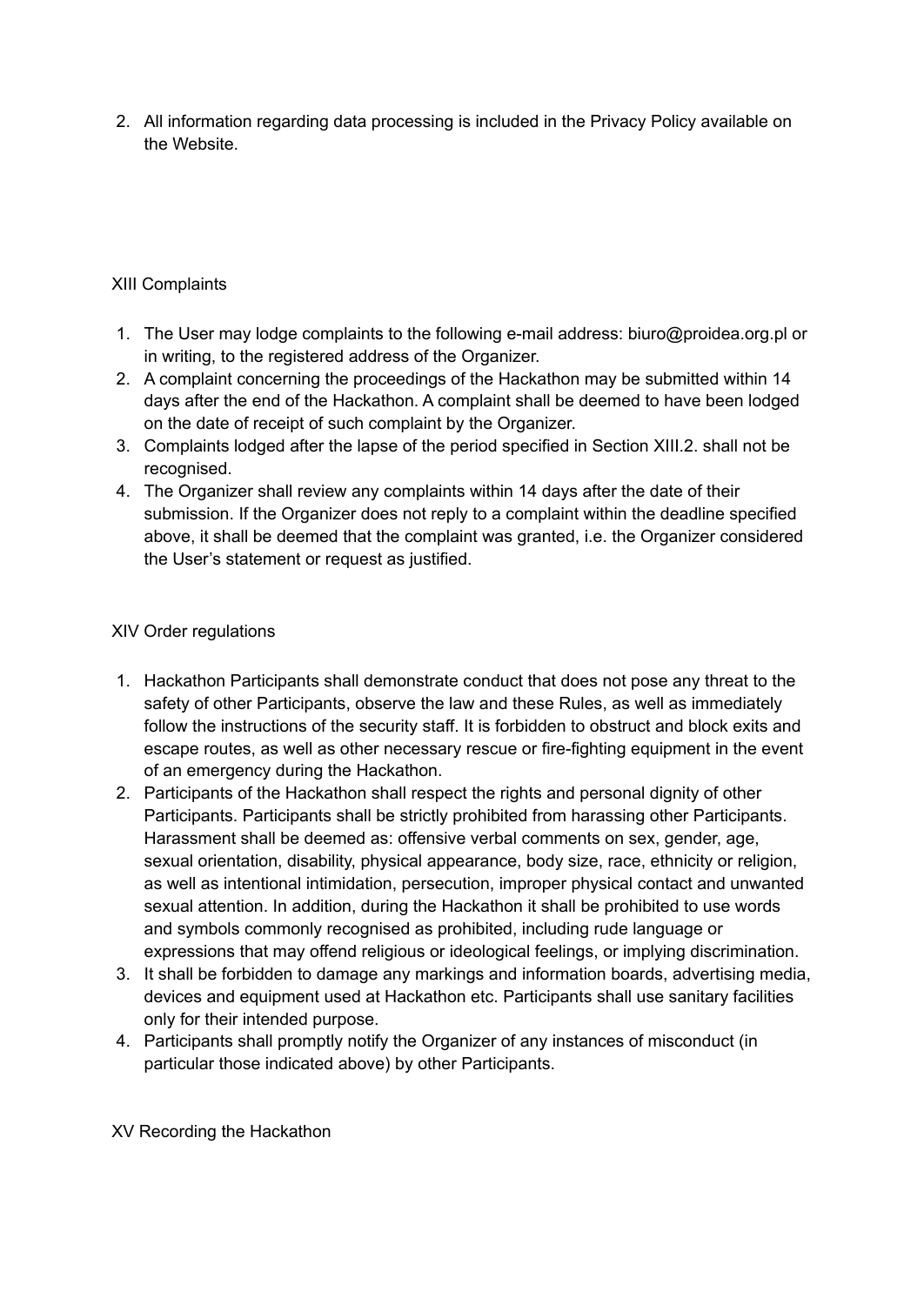- 1. The Organizer and the Hackathon Partners are entitled to record and distribute the recordings of the Hackathon both in audio-visual form of documentation (for journalistic news and interview, artistic or music videos) as well as in visual form (for documentary and artistic photography) for the purposes of documentation, promotion or advertising. In connection, the image of people present at the venue where the Hackathon takes place, may be recorded free of charge and then distributed in a manner and for the purposes described above for an indefinite period of time, to which the Hackathon Participant consents upon entering the Hackathon venue.
- 2. The Organizer warns that the course of the Hackathon will be filmed, photographed, transmitted and recorded as part of radio, Internet and other public broadcasts according to any current technical method.

#### XVI Out-of-court dispute resolution

1. Any disputes that may arise between the Organiser and a Participant who is a consumer (i.e. a natural person performing a legal transaction not directly related to his business or professional activity, having full legal capacity [understood as an incapacitated adult who can perform legal transactions in his own name]) may be resolved on an amicable basis. For detailed information on the methods and access to forms of out-of-court dispute resolution, see:

https://www.uokik.gov.pl/pozasadowe\_rozwiazywanie\_sporow\_konsumenckich.php

- 2. Detailed information on the possibility of having recourse to an out-of-court complaint and redress mechanism, out-of-court dispute resolution as well as the rules of using these procedures, is also available at the offices and on the websites of:
	- a. county (municipal) consumer ombudsman;
	- b. social organizations whose statutory tasks include consumer protection (including the Polish Consumer Federation, Association of Polish Consumers). Advice is provided by the Polish Consumer Federation through a free helpline 800 007 707 and by the Association of Polish Consumers at porady@dlakonsumentow.pl);
	- c. Provincial Inspectorates of the Trade Inspection and on the following websites Internet of the Office of Competition and Consumer Protection;
	- d. [http://www.uokik.gov.pl/sprawy\\_indywidualne.php;](http://www.uokik.gov.pl/sprawy_indywidualne.php)
	- e. http://www.uokik.gov.pl/wazne\_adresy.php.
- 3. In the event of a dispute between the Organizer and a Participant who is a consumer concerning the agreement on participation in the Hackathon, the consumer shall be entitled to having recourse to an out-of-court complaint and redress mechanism, including by filing a complaint in one of the official languages of the European Union, including Polish, through the EU ODR online platform available at: http://ec.europa.eu/consumers/odr/
- 4. A Participant who is a consumer has the right to apply to the Provincial Inspector of the Trade Inspection, pursuant to Art. 36 of the Act on Trade Inspection of 15 December 2000, for initiation of mediation proceedings regarding amicable settlement of the dispute between the consumer and the Organiser. Information on the rules and procedure of the mediation conducted by the Provincial Inspector of the Trade Inspection is available at the offices and on the websites of individual Provincial Inspectorates of the Trade Inspection.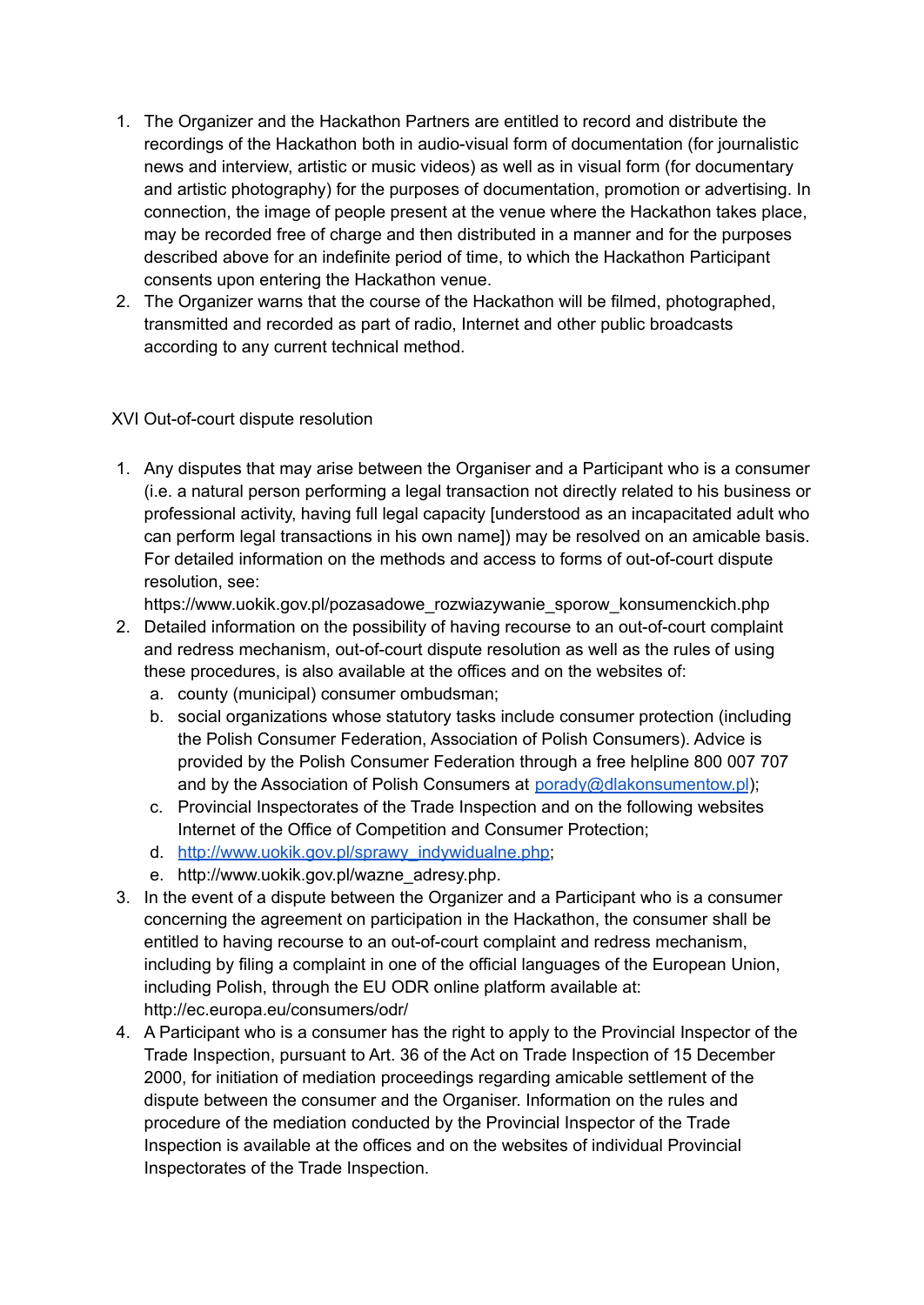5. A Participant who is a consumer has the right to apply to the permanent consumer arbitration court referred to in Art. 37 of the Act on Trade Inspection of 15 December 2000, for resolution of the dispute arising under the concluded agreement.

#### XVI Final provisions

- 1. At the time of registration, a User shall declare that he or she has read and accepted these Rules. Registration, thus the participation in the Hackathon, shall be subject to acceptance of these Rules. These Rules will also be provided in electronic form in PDF format.
- 2. Unless otherwise stated in these Rules, communication between the Organiser and the User who submitted the registration form for a Participant to the Organiser will be carried out electronically, to the User's e-mail address indicated in the Account settings, and to the following Organiser's e-mail address: rejestracja@proidea.org.pl, or any other address in the proidea.org.pl domain or hackyeah.pl an Discord Platform.
- 3. Participants of the Hackathon shall observe these Rules.
- 4. Participants who, despite being requested to cease a breach of these Rules, fail to comply with the Organizer's instructions, in particular if their conduct poses a threat to the safety of other Participants or if they disrupt the proceedings of the Hackathon, shall immediately leave the Hackathon and shall not be entitled to any claims against the Organizer.
- 5. The Privacy Policy constitutes an integral part of these Rules.
- 6. If due to force majeure, including inability to organize an event due to an epidemiological situation:
	- a. the event will be moved to another date, the event ticket purchased by the Participant will be automatically transferred and thus the period of possible resignation from the ticket will be extended (60 days from the new date of the event).
	- b. the event will take place in a different form than intended, e.g. in a virtual instead of stationary form, the Participant will receive a ticket for a new form of the event, may additionally receive additional compensation in the form of a refund of a part of the amount paid or a discount for the next edition of the event. In addition, in the event that the new form of the event does not suit the Participant, he will have the right to completely resign from the ticket and refund the costs incurred. The refund will be processed within a maximum of 90 days from the end of the event.
- c. The event regulations in a new form or new date may be subject to change.
- 7. PROIDEA reserves the rights to make any changes to the Regulations. Users will be notified of any change made to the Regulations via an announcement in the Service, within a window of 14 days prior to the implementation of such a change. In the case that a User does not agree to the changes made in the Regulations, he or she should inform PROIDEA of that fact. Lack of consent regarding new additions to the Regulations is seen as withdrawal from the contract mentioned in art. 384.1 of the Civil Code, and is effective the day that the contesting of changes to the Regulations has been received. Until that time, the User must abide by the current resolutions.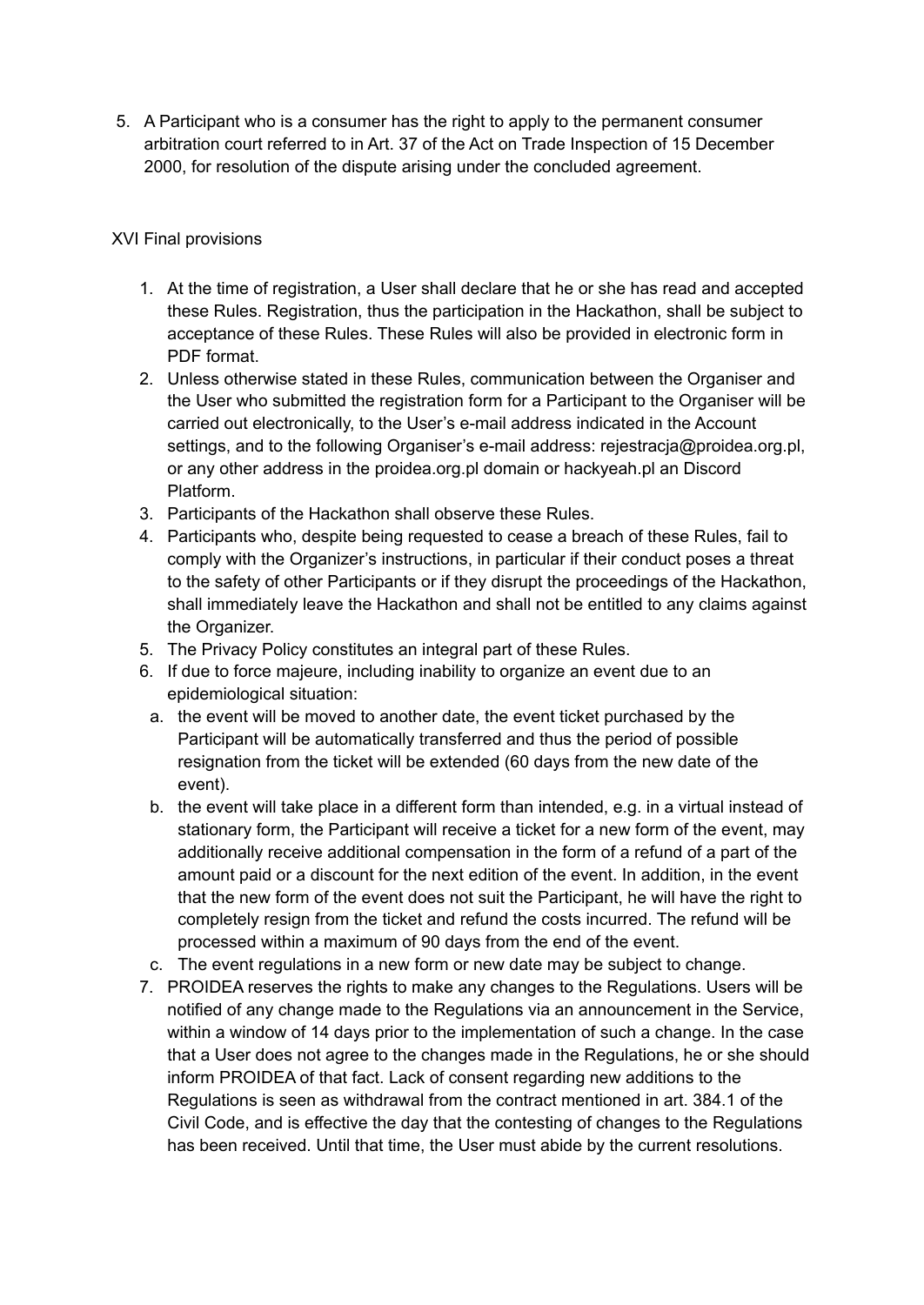- 8. The Organizer shall be entitled to record the Hackathon using video and audio recording devices.
- 9. In all organizational matters, including disputes during the Hackathon, the decisions of the Organizer shall prevail.
- 10. These Rules shall enter into force on 12 May 2022.

Appendix 1

CONSENT TO PARTICIPATION IN HACKATHON AND THE HACKYEAH CONFERENCE BY A CHILD/WARD

\_\_\_\_\_\_\_\_\_\_\_\_\_\_\_\_\_\_\_\_\_\_\_\_\_\_\_\_\_\_\_\_\_\_\_\_\_\_\_\_\_\_\_\_\_\_\_\_\_\_\_\_\_\_\_\_\_\_\_\_\_\_\_\_\_\_\_\_\_\_\_\_\_

I hereby give my consent to the participation by my child/ward:

(surname, first name)

in the Hackathon being held on 19-20 November in Tauron Arena, Kraków.

By consenting to the child's participation, I take full responsibility for his/her participation in the event and I undertake to care for him/her at the location of the event. Should my child/ward win, I declare that if the rules of a given competition so require I will transfer relevant copyrights to the competition's organizer, in accordance with the Rules.

\_\_\_\_\_\_\_\_\_\_\_\_\_\_\_\_\_\_\_\_\_\_\_\_\_\_\_ (legal guardian's signature)

I consent to the processing by the Hackathon Organizer of my child/ward ,s personal data provided in the registration form for the purpose of the Hackathon organization.

\_\_\_\_\_\_\_\_\_\_\_\_\_\_\_\_\_\_\_\_\_\_\_\_\_\_\_ (legal guardian's signature)

I accept the Hackathon Rules and confirm that I have read and understood the Hackathon Rules and that my child/ward will abide by them.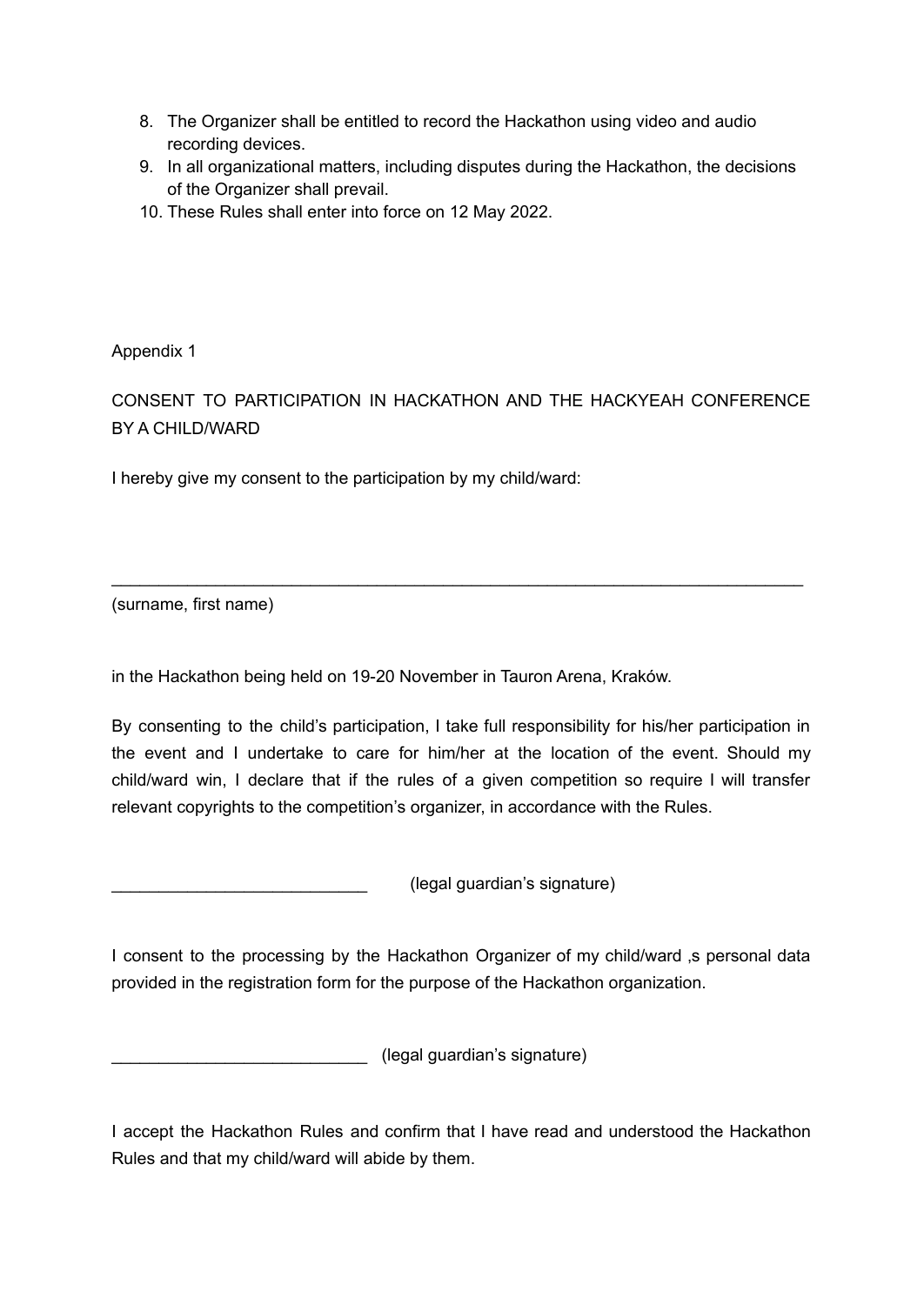\_\_\_\_\_\_\_\_\_\_\_\_\_\_\_\_\_\_\_\_\_\_\_\_\_\_\_ (legal guardian's signature)

Appendix 2

Authorisation for the User

I, the undersigned  $\left($  Hackathon Participant"), hereby give my consent for processing by PROIDEA Sp. z o.o., with its registered office in Kraków (30-418) Zakopiańska st. 9, NIP: 679-308-88-42, REGON: 122769022, entered into the Register of Entrepreneurs of the National Court Register under the KRS number: 0000448243, of my personal data (name, surname, e-mail, information about where I am from, what meal I choose, how many years I work in my profession, what I do in my profession, what are my professional interests and other comments; and optionally my name on Facebook and Linkedln and T-shirt size) for purposes related to the Hackathon participation and the provision of the above personal information by the User during the Hackathon registration process. Furthermore, I declare that I accept the Hackathon Rules available at

(Name and Surname of the Participant)

# **REGULAMIN HACKYEAH POWERED BY GOVTECH 2022**

**I Postanowienia ogólne**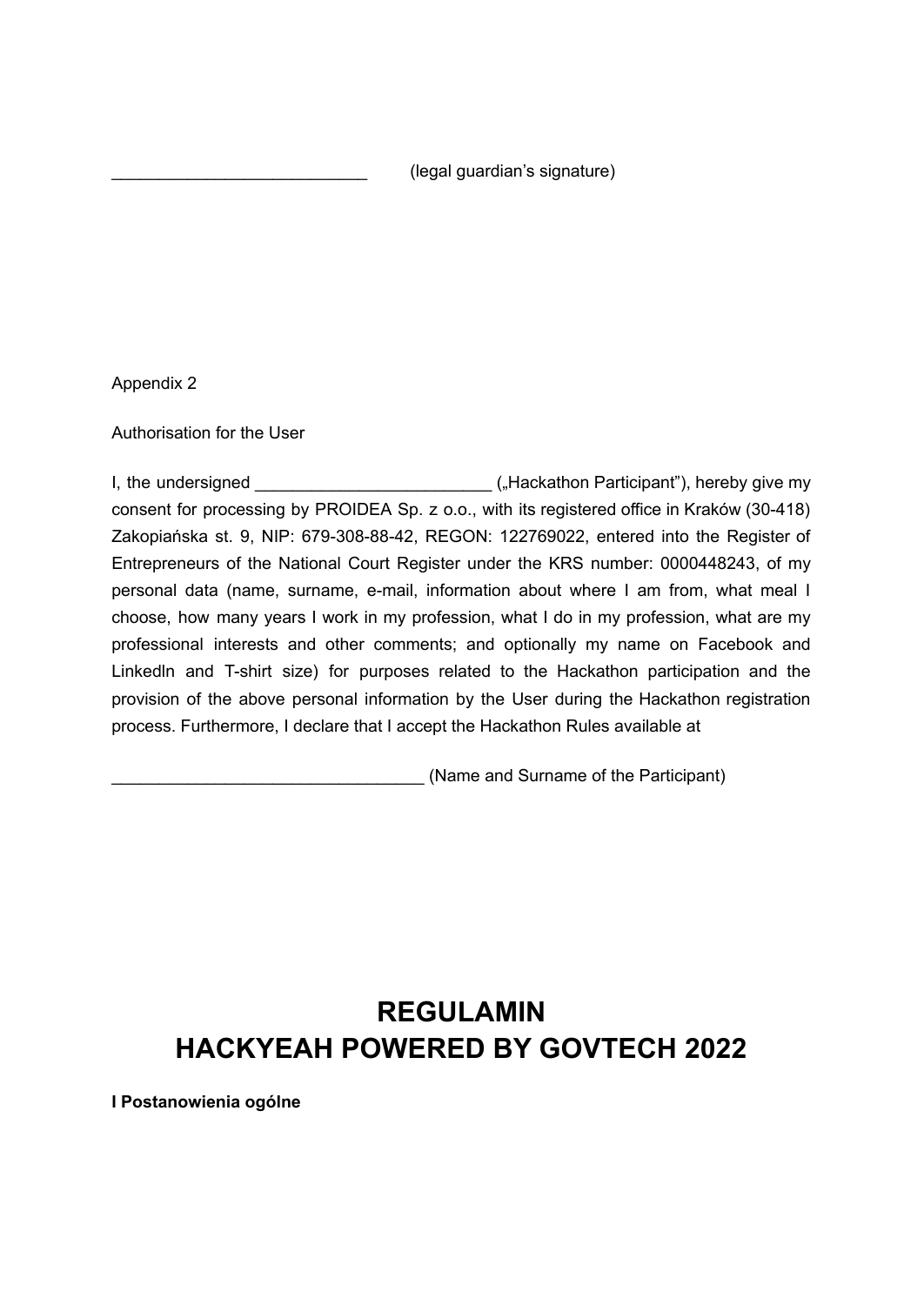- 1. Niniejszy Regulamin (zwany dalej Regulaminem) określa zasady i warunki wydarzenia typu hackathon pt. HackYeah powered by GovTech (zwany dalej Hackathonem lub Wydarzeniem).
- 2. Organizatorem Hackathonu jest PROIDEA Sp. z o.o., z siedzibą w Krakowie (30-418) Zakopiańska 9, NIP: 679-308-88-42, REGON: 122769022, wpisana do KRS pod numerem 0000448243, z którą kontaktować się można pod adresem e-mail [kamila.post@proidea.org.pl](mailto:kamila.post@proidea.org.pl) oraz [edyta.bachowska@proidea.org.pl](mailto:edyta.bachowska@proidea.org.pl) zwane dalej Organizatorem.
- 3. Wydarzenie odbywa się w formule "powered by" GovTech Polska, z siedzibą w Warszawie (00-583) Al. Ujazdowskie 1/3.

#### **II Termin i miejsce**

- 1. Hackathon odbywa się stacjonarnie w Tauron Arena, Kraków. Hackathon rozpocznie się w dniu 19 listopada 2022 r. około godziny 9:00 a zakończy w dniu 20 listopada wraz z ogłoszeniem wyników.
- 2. Podczas Hackathonu przeprowadzone zostaną konkursy na rozwiązanie przedstawionych zagadnień problemowych (zwane dalej Konkursem lub Konkursami).
- 3. Ogłoszenie wyników Konkursów nastąpi 20 listopada 2022 r.

#### **III Definicje**

Na potrzeby niniejszego Regulaminu poniższym pojęciom przypisuje się następujące znaczenie:

- **1. Serwis** strona internetowa dostępna pod adresem elektronicznym https://hackyeah.pl zawierająca informacje o Hackathonie oraz umożliwiająca zgłoszenie udziału w Hackathonie w charakterze Uczestnika za pośrednictwem Platformy.
- **2. Platforma rejestracyjna** strona internetowa dostępna pod adresem elektronicznym <https://eventory.cc/event/hackyeah-2022> , do której następuje przekierowanie z Serwisu celem zgłoszenia udziału w Wydarzeniu w charakterze Uczestnika. Przekierowanie na Platformę następuje w momencie kliknięcia zakładkę "Register" w Serwisie oraz po rozpoczęciu dokonywania Rejestracji na stronie Serwisu. Platforma jest oferowana w ramach serwisu internetowego Eventory prowadzonego przez Eventory Polska sp. z o.o. z siedzibą w Krakowie.
- **3. Platforma konkursowa** strona internetowa dostępna pod adresem elektronicznym: [https://challengerocket.com/c/hackyeah/hackyeah-2022,](https://challengerocket.com/c/hackyeah/hackyeah-2021) służąca do przesyłania i przechowywania projektów stworzonych w ramach hackathonu.
- **4. Platforma komunikacyjna** dedykowana aplikacja dostępna pod adresem <https://discord.gg/cNhezC2XJQ> wykorzystywana do kontaktu między uczestnikami, mentorami, organizatorami itp. podczas trwania hackathonu.
- **5. Użytkownik** pełnoletnia osoba fizyczna korzystająca z Serwisu, która dokonuje rejestracji Uczestników Hackathonu w imieniu własnym.
- **6. Uczestnik** pełnoletnia bądź niepełnoletnia osoba uprawniona do udziału w Hackathonie oraz uzyskania świadczeń dodatkowych, określonych szczegółowo w pkt. VIII.4 Regulaminu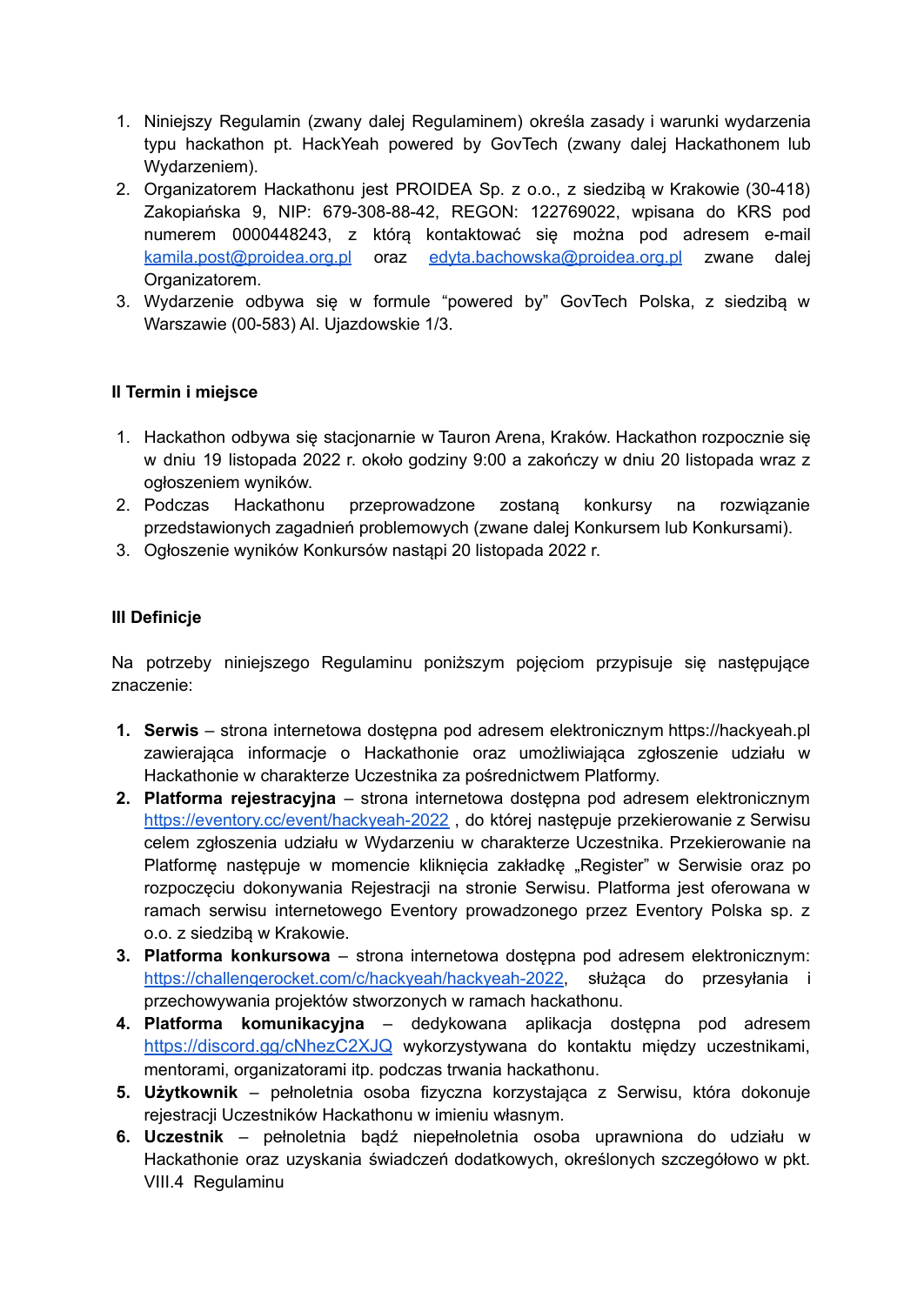- **7. Program** ustalony przez Organizatora szczegółowy plan Hackathonu, udostępniony w Serwisie. Program ma charakter orientacyjny i może ulegać zmianom.
- **8. Sponsor** osoba, firma lub instytucja fundująca nagrodę w Konkursach organizowanych w ramach Hackathonu.
- **9. Partner** osoba, firma lub instytucja, która bierze udział w Wydarzeniu, prezentując swoje produkty i usługi. Partner może pełnić funkcję Sponsora.

#### **IV Udział w Hackathonie w charakterze uczestnika**

- 1. Uczestnikami Hackathonu w formie stacjonarnej mogą być pełnoletnie osoby fizyczne posiadające pełną zdolność do czynności prawnych oraz osoby niepełnoletnie (powyżej 16 roku życia), które nie są pracownikami Organizatora. Osoba niepełnoletnia może być uczestnikiem wyłącznie po otrzymaniu zgody opiekuna. Organizator wymaga pisemnej zgody opiekuna - załącznik nr 1.
- 2. Uczestnikami Hackathonu w formie online mogą być pełnoletnie osoby fizyczne posiadające pełną zdolność do czynności prawnych oraz osoby niepełnoletnie (powyżej 12 roku życia), które nie są pracownikami Organizatora. Osoba niepełnoletnia może być uczestnikiem wyłącznie po otrzymaniu zgody opiekuna. Organizator wymaga pisemnej zgody opiekuna - załącznik nr 1.
- 3. Organizator zawiadamia, że program Hackathonu zakłada wykonywanie przez Uczestników czynności o dużej intensywności i natężeniu przez okres 24 godzin.
- 4. Uczestnik powinien rozsądnie ocenić i w razie wątpliwości skonsultować z lekarzem, czy jego stan zdrowia pozwala na udział w Hackathonie.
- 5. Na potrzeby Wydarzenia oraz zadań konkursowych Uczestnicy tworzą Zespoły liczące od 1 do 6 członków.
- 6. Uczestnik może być członkiem dowolnej liczby Zespołów. O jego członkostwie w Zespole decydują pozostali członkowie Zespołu, na podstawie wkładu pracy we wspólne dzieło Zespołu.
- 7. Uczestnicy zobowiązani są zachowywać się w sposób niezagrażający bezpieczeństwu innych osób, a w szczególności przestrzegać postanowień Regulaminu Wydarzenia.

#### **V Rejestracja do udziału w Hackathonie**

- 1. Warunkiem umożliwiającym wzięcie udziału w Hackathonie jest zarejestrowanie się poprzez prawidłowe wypełnienie formularza rejestracyjnego, znajdującego się pod adresem URL <https://eventory.cc/event/hackyeah-2022> oraz dokonanie opłaty za bilet.
- 2. Rejestracja dostępna jest od godziny 12:00 w dniu 27.10.2021, do godziny 15:00 w dniu 12.12.2021 r.
- 3. Istnieją 2 rodzaje biletów:
	- bilety podstawowe za 29 zł. bilety obejmują: wstęp do obiektu i wstęp na wszystkie wykłady (bilet na dwa dni), całodzienną przerwę kawową i wieczorną pizzę, zaświadczenie o uczestnictwie (dla chetnych), zaproszenie na afterparty.
	- bilet rozszerzony o ciepłe posiłki w cenie 99 zł. bilety obejmują: wstęp do obiektu i wstęp na wszystkie wykłady (bilet na dwa dni), 3 ciepłe posiłki,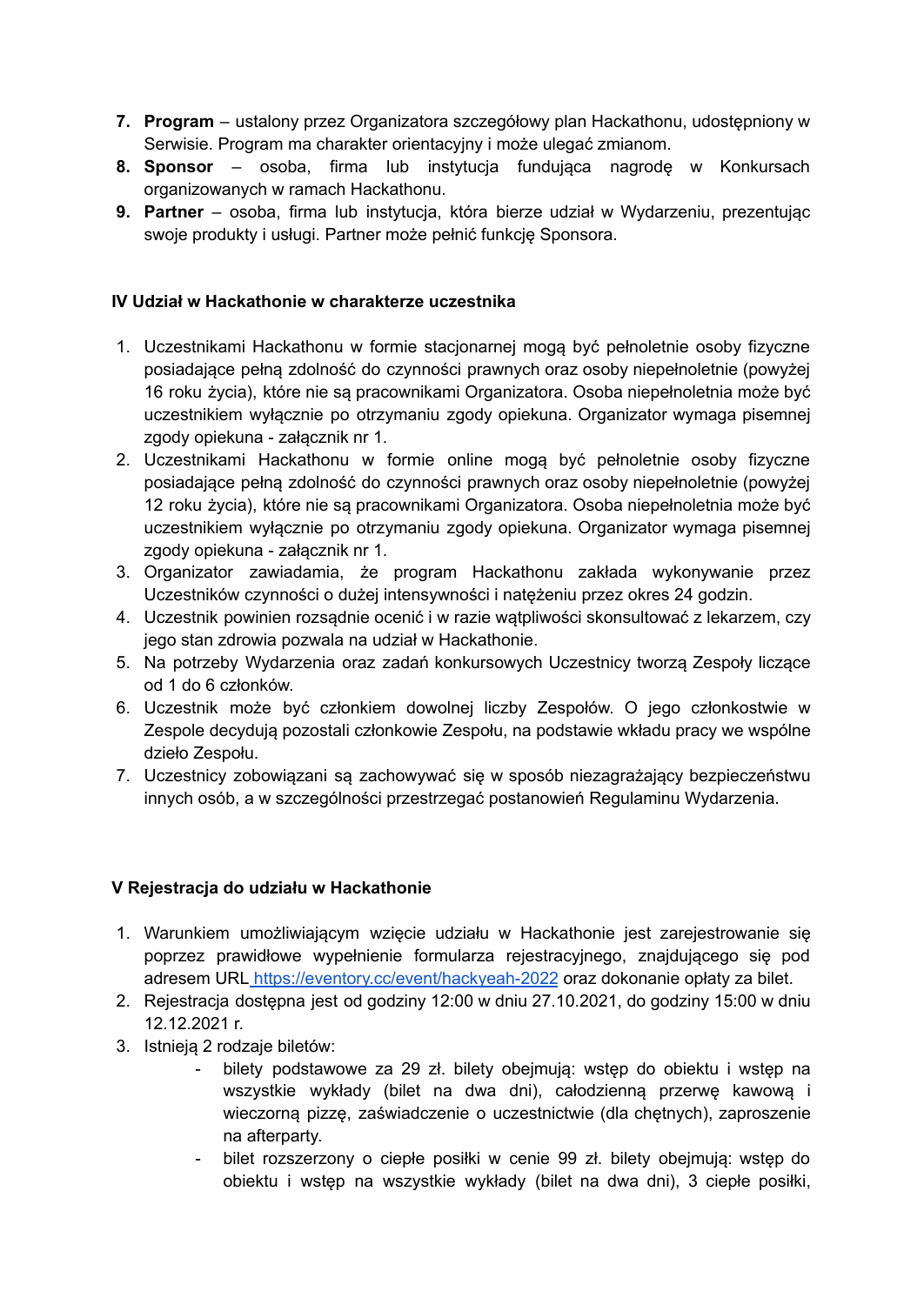całodzienną przerwę kawową i wieczorną pizzę, certyfikat uczestnictwa (dla chętnych), zaproszenie na afterparty.

- 4. Podana cena jest ceną netto.
- 5. Bilety na Hackathon są spersonalizowane. Oznacza to, że podczas składania zamówienia należy obowiązkowo podać imię, nazwisko i adres e-mail każdego Uczestnika.
- 6. Użytkownik dokonuje rejestracji w imieniu pozostałych Uczestników za ich zgodą. Dane osobowe Uczestnika, zgłoszonego przez innego Użytkownika przetwarzane są w celach związanych z obsługą uczestnictwa w Hackathonie, na podstawie zgody Uczestników – art. 6 ust. 1 lit. a) RODO. Jeżeli zgłoszenia Uczestnika do udziału w Hackathonie dokonuje inny Użytkownik, Użytkownik winien być upoważniony do przekazania Administratorowi danych osobowych Uczestnika. Użytkownik jest zobowiązany do okazania stosownego upoważnienia lub pełnomocnictwa na każde wezwanie Administratora.
- 7. W formularzu rejestracji Uczestnika dostępnym na Platformie oraz w Serwisie Użytkownik podaje następujące dane: imię i nazwisko; adres e-mail (na ten adres e-mail zostanie przesłany bilet, informacje dotyczące organizacji Hackathonu, itp. dlatego prosimy o podanie bezpośredniego i aktualnego adresu e-mail) oraz następujące dane Uczestnika: imię i nazwisko; adres e-mail, nick do aplikacji Discord, jakie są jego zawodowe zainteresowania oraz inne uwagi; a opcjonalnie także nazwę użytkownika w serwisie społecznościowym Facebook oraz Linkedin.
- 8. Dodatkowo Użytkownik podaje następujące dane do faktury: nazwa firmy, adres, kod pocztowy, miasto, NIP. Nazwa firmy i NIP zostają podane celem uzyskania faktury, gdy zgłoszenie następuje na rzecz firmy (osoby prawnej, jednostki organizacyjnej nieposiadającej osobowości prawnej, ale posiadającej zdolność prawną, osoby fizycznej prowadzącej działalność gospodarczą). W formularzu rejestracji Użytkownik podaje również posiadany kod rabatowy (jeśli Użytkownik go otrzymał). Jeżeli Użytkownik, pomimo posiadania kodu rabatowego, nie poda tego kodu w toku rejestracji, traci uprawnienie do uzyskania rabatu, a rejestracja następuje na warunkach odpłatności wskazanych w cenniku.
- 9. Przed wysłaniem formularza rejestracji Użytkownik zobowiązany jest zapoznać się z treścią Regulaminu i Polityki Prywatności. Poprzez przesłanie Organizatorowi uzupełnionego formularza, Użytkownik składa Organizatorowi ofertę zawarcia umowy o udział w Hackathonie
- 10. Otrzymanie przez Organizatora oferty, o której mowa w pkt. V.9., jest potwierdzane poprzez przesłanie, za pomocą Platformy, na adres e-mail Użytkownika wiadomości e-mail potwierdzającej rejestrację. Z chwilą przesłania tej wiadomości Użytkownikowi, pomiędzy Organizatorem a Użytkownikiem, albo też reprezentowaną przez Użytkownika osobą prawną, dochodzi do zawarcia umowy o udział w Hackathonie.
- 11. Regulamin przewiduje następujące sposoby płatności:
	- a. Płatność on-line: Forma płatności obsługiwana przez PayPal oraz PayU.
	- b. Płatność offline: płatność przelewem elektronicznym.
- 12. W ciągu 7 dni od dnia rejestracji Organizator w przypadku dokonania płatności offline, przekaże na adres e-mail Użytkownika fakturę pro forma. Zapłaty za udział w Hackathonie dokonać należy w terminie i na numer rachunku Organizatora wskazany na fakturze pro forma.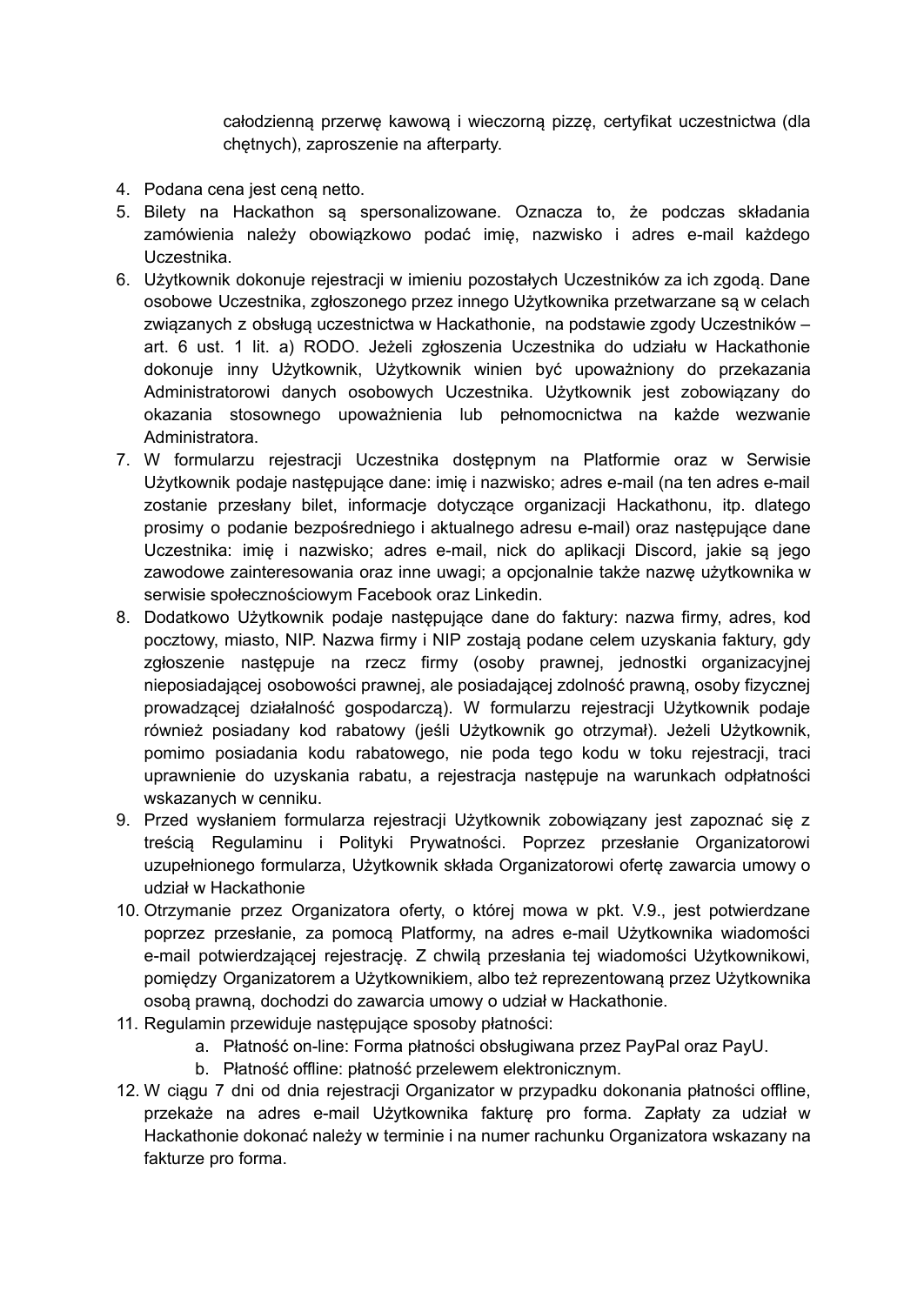- 13. Zapłata może być dokonana niezwłocznie po uzyskaniu od Organizatora potwierdzenia, o którym mowa w pkt. V.10 na numer rachunku bankowego organizatora wskazany w przesłanej Użytkownikowi wiadomości e-mail, albo za pośrednictwem systemów płatności internetowych (id: platnosci@proidea.org.pl).
- 14. Rejestracja jest skuteczna jedynie, jeśli Użytkownik zaakceptuje Regulamin.: [https://hackyeah.pl](https://hackyeah.pl/regulamin-2020/)
- 15. Organizator może odmówić prawa do uczestnictwa w Hackathonie osobom, wobec których poweźmie uzasadnione przypuszczenie, iż dokonały rejestracji w celu innym, niż wzięcie udziału w Wydarzeniu lub Konkursach organizowanych w ramach Hackathonu (w szczególności w celu rekrutacji pracowników). Rejestracja zostanie uznana za bezskuteczną, a opłata rejestracyjna zostanie zwrócona.

#### **VI Prawo odstąpienia od umowy, zmiana nazwiska na bilecie**

- 1. Użytkownik będący konsumentem (tj. osobą fizyczną dokonującą czynności prawnej niezwiązanej bezpośrednio z jej działalnością gospodarczą lub zawodową, posiadający pełną zdolność do czynności prawnych [rozumianą jako nieubezwłasnowolniona osoba pełnoletnia, która może we własnym imieniu dokonywać czynności prawnych]) uprawniony jest do odstąpienia od umowy zawartej z Organizatorem bez ponoszenia jakichkolwiek kosztów i bez podawania przyczyn w terminie 14 dni od dnia zawarcia umowy zgodnie z postanowieniami Regulaminu, poprzez złożenie oświadczenia o odstąpieniu od umowy. Zgłaszający będący konsumentem może skorzystać ze wzoru oświadczenia załączonego do Regulaminu (załącznik nr 1 - Formularz odstąpienia od umowy).
- 2. Niezależnie od uprawnień przewidzianych przez powszechnie obowiązujące przepisy prawa, Uczestnik uprawniony jest do rezygnacji z udziału w Konferencji w nieprzekraczalnym terminie do dnia **07.11.2022 r**., poprzez przesłanie Organizatorowi oświadczenia o rezygnacji: pisemnie, w formie listu poleconego na adres PROIDEA lub w formie elektronicznej na adres e-mail: rejestracja@proidea.org.pl. W przypadku listu poleconego termin uważa się za zachowany gdy pismo zostało nadane w powyższym terminie. W przypadku rezygnacji, o której mowa w niniejszym postanowieniu, Organizator zwróci Uczestnikowi kwotę odpowiadającą uiszczonej zapłacie za udział Konferencji. Organizator dołoży najlepszych starań, aby zwrot opłaty za Hackathon nastąpił terminie 30 dni od otrzymania rezygnacji Uczestnika.
- 3. Zgłaszający działający w imieniu osoby trzeciej uprawniony jest do złożenia rezygnacji w terminie, o którym mowa w ustępie poprzedzającym, na warunkach określonych w art. 388 § 2 KC.
- 4. Organizator dopuszcza wprowadzenie zmiany na liście uczestników. Informacja o zmianie Uczestnika powinna zostać zgłoszona Organizatorowi w terminie nie krótszym niż 5 dni przed rozpoczęciem Wydarzenia. Zmiana Uczestnika wymaga ponownego wypełnienia formularza rejestracyjnego oraz przekazania przez Użytkownika informacji o zmianie Uczestnika na adres e-mail: rejestracja@proidea.org.pl, wraz ze wskazaniem informacji o osobach, których zmiana dotyczy.

#### **VII Przebieg Hackathonu**

1. Platforma konkursowa zostanie udostępniona Uczestnikom od godziny 10:00 w dniu 19 listopada 2022 r. do godziny 10:00 w dniu 20 listopada 2022 r.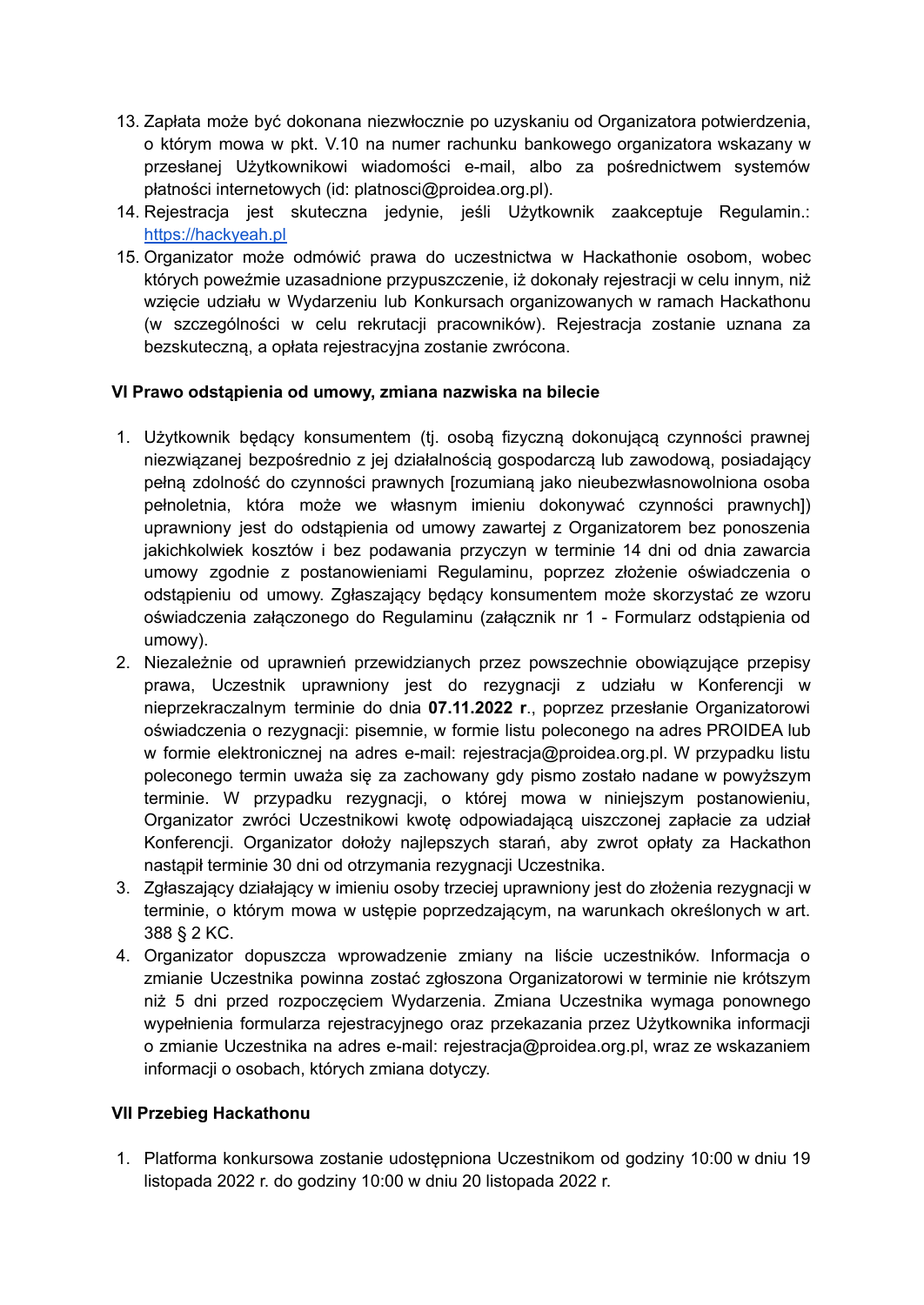- 2. Wydarzenie rozpocznie się w dniu 19 listopada 2022 r. Godzina rozpoczęcia zostanie zaktualizowana najpóźniej w dniu rozpoczęcia Hackathonu.
- 3. Hackathon rozpocznie się o godzinie 10:00 w dniu 19 listopada 2022 r., a zakończy 24 godzin później.
- 4. W przypadku rozwiązania wszystkich zadań konkursowych, przed upływem przewidzianego czasu, Hackathon może ulec skróceniu.

#### **VIII Konkursy**

- 1. W ramach Hackathonu przeprowadzone zostaną niezależne od siebie Konkursy, których przedmiotem będzie rozwiązanie zadań zamkniętych lub otwartych.
- 2. Zadania zamknięte to zagadnienia z zakresu informatyki, w stosunku do których istnieje grupa poprawnych lub tylko jedno poprawne rozwiązanie.
- 3. Zadania otwarte to zagadnienia z zakresu informatyki, polegające na stworzeniu przez Zespół autorskiego rozwiązania o tematyce przedstawionej w treści zadania otwartego.
- 4. Każdy Konkurs posiada indywidualnego Sponsora nagród możliwych do wygrania w ramach danego Konkursu.
- 5. Lista Konkursów oraz Sponsorów poszczególnych Konkursów dostępna jest na stronie internetowej [www.hackyeah.pl.](http://www.hackyeah.pl) Lista Sponsorów zostanie zaktualizowana najpóźniej w dniu rozpoczęcia Hackathonu.
- 6. Każdy Konkurs rozpoczyna się przedstawieniem przez Sponsora lub osobę przez niego wyznaczoną tematu zadania otwartego lub zamkniętego.
- 7. Po zapoznaniu się z tematem zadania Uczestnicy mają 24 godziny na rozwiązanie zadań. Uczestnik ma możliwość ukończenia zadania wcześniej niż wyznaczony czas. Sposób zgłoszenia zadania konkursowego jest wyszczególniony w regulaminie danego konkursu.
- 8. Regulaminy Konkursów zostaną opublikowane nie później niż w dniu rozpoczęcia imprezy na stronie [www.hackyeah.pl.](http://www.hackyeah.pl)

#### **IX Jury i kryteria ocen**

- 1. Oceny rozwiązań poszczególnych zadań dokonuje Jury danego Konkursu, składające się z minimum trzech członków. Jury wybierani są przez Sponsora danego Konkursu wspólnie z Organizatorem. Skład Jury zostanie opublikowany na stronie internetowej www.hackyeah.pl najpóźniej w dniu rozpoczęcia Hackathonu.
- 2. W stosunku do zadań zamkniętych, Jury ocenia przygotowane przez Zespoły rozwiązania pod względem kryteriów zawartych i zasad opisanych w regulaminie danego Konkursu.
- 3. W stosunku do zadań otwartych, Jury ocenia przygotowane przez Zespoły rozwiązania pod względem innowacyjności, możliwości praktycznego zastosowania, wartości wdrożeniowej, integralności oraz kompletności.
- 4. Aby otrzymać nagrodę projekt musi otrzymać minimum 50% punktów.
- 5. Decyzje Jury zapadają zwykłą większością głosów. W przypadku równego rozłożenia liczby głosów wiążąca jest decyzja przewodniczącego Jury, wybieranego przez członków Jury ze swojego grona przed rozpoczęciem Konkursu.
- 6. Decyzje Jury są ostateczne i nie przysługuje od nich odwołanie.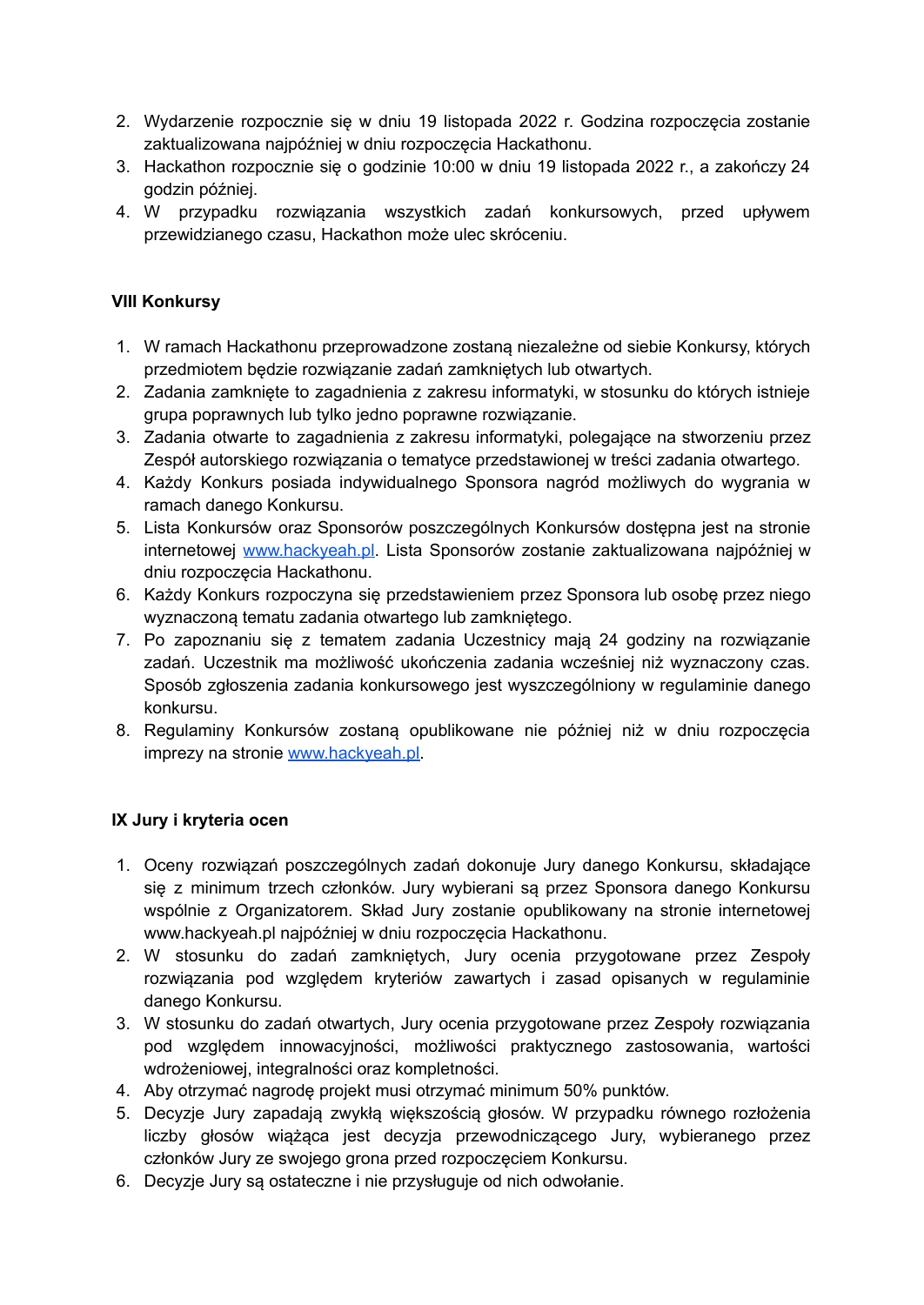7. Po upływie wyznaczonego czasu zabronione jest dokonywanie jakichkolwiek zmian i poprawek w stosunku do przygotowanego rozwiązania. Zmiany i poprawki dokonane po upływie wyznaczonego czasu nie będą brane pod uwagę przez Jury.

#### **X Prawa autorskie**

- 1. Sponsor danego Konkursu określa w jego Regulaminie kwestię przejścia praw do nagrodzonego dzieła, a w szczególności praw autorskich. Autorskie prawa majątkowe w stosunku do najlepszych rozwiązań pozostają przy uczestnikach, o ile regulamin danego Konkursu wyraźnie nie zastrzega przeniesienia praw, a w szczególności autorskich praw majątkowych na Sponsora danego Konkursu odbywającego się w ramach Hackathonu z chwilą wydania nagrody zwycięskim Uczestnikom, zgodnie z art. 921 § 3 kodeksu cywilnego (t.j. Dz. U. 2017, poz. 459). Przeniesienie praw autorskich nastąpi na podstawie stosownej umowy zawartej pomiędzy stronami.
- 2. W razie wszelkich wątpliwości, przyrzekającym poszczególne nagrody w rozumieniu art. 921 § 3 kodeksu cywilnego, w danym Konkursie odbywającym się w ramach Hackathonu, jest organizacja wskazana w regulaminie tego Konkursu.
- 3. Przeniesienie autorskich praw majątkowych, o których mowa w ust. 1 w zakresie w jakim rozwiązanie stanowi program komputerowy odbywa się względem następujących pól eksploatacji:
	- a. trwałe lub czasowe zwielokrotnianie rozwiązania w całości lub w części jakimikolwiek środkami i w jakiejkolwiek formie,
	- b. tłumaczenie, przystosowanie, zmiana układu oraz dokonywanie jakichkolwiek innych zmian,
	- c. rozpowszechnianie, w tym użyczanie lub najem rozwiązania lub jego kopii,
	- d. zezwalanie na wykonywanie przez osoby trzecie praw autorskich zależnych w stosunku do rozwiązania.
- 4. Przeniesienie autorskich praw majątkowych, o których mowa w ust. 1 w zakresie, w jakim rozwiązanie nie stanowi programu komputerowego, odbywa się względem następujących pól eksploatacji:
	- a. utrwalenie i zwielokrotnianie wszelkimi znanymi technikami, w tym techniką zapisu cyfrowego, magnetycznego, światłoczułego, elektronicznymi, wszelkimi technikami video, technikami poligraficznymi i drukarskimi,
	- b. wprowadzenia do pamięci komputera i swobodnego udostępniania w sieciach komputerowych, w tym: Internet oraz Intranet – w szczególności przez stałe umieszczenie na publicznej stronie www całości dzieł lub ich części w sposób umożliwiający swobodne, wielokrotne kopiowanie każdemu zainteresowanemu,
	- c. wprowadzanie egzemplarzy i nośników oraz zwielokrotnionych egzemplarzy i nośników do obrotu,
	- d. publiczne odtwarzanie,
	- e. publiczne udostępnianie egzemplarzy i nośników,
	- f. publiczne wykonanie,
	- g. najem i użyczenie,
	- h. wystawienia,
	- i. wyświetlania,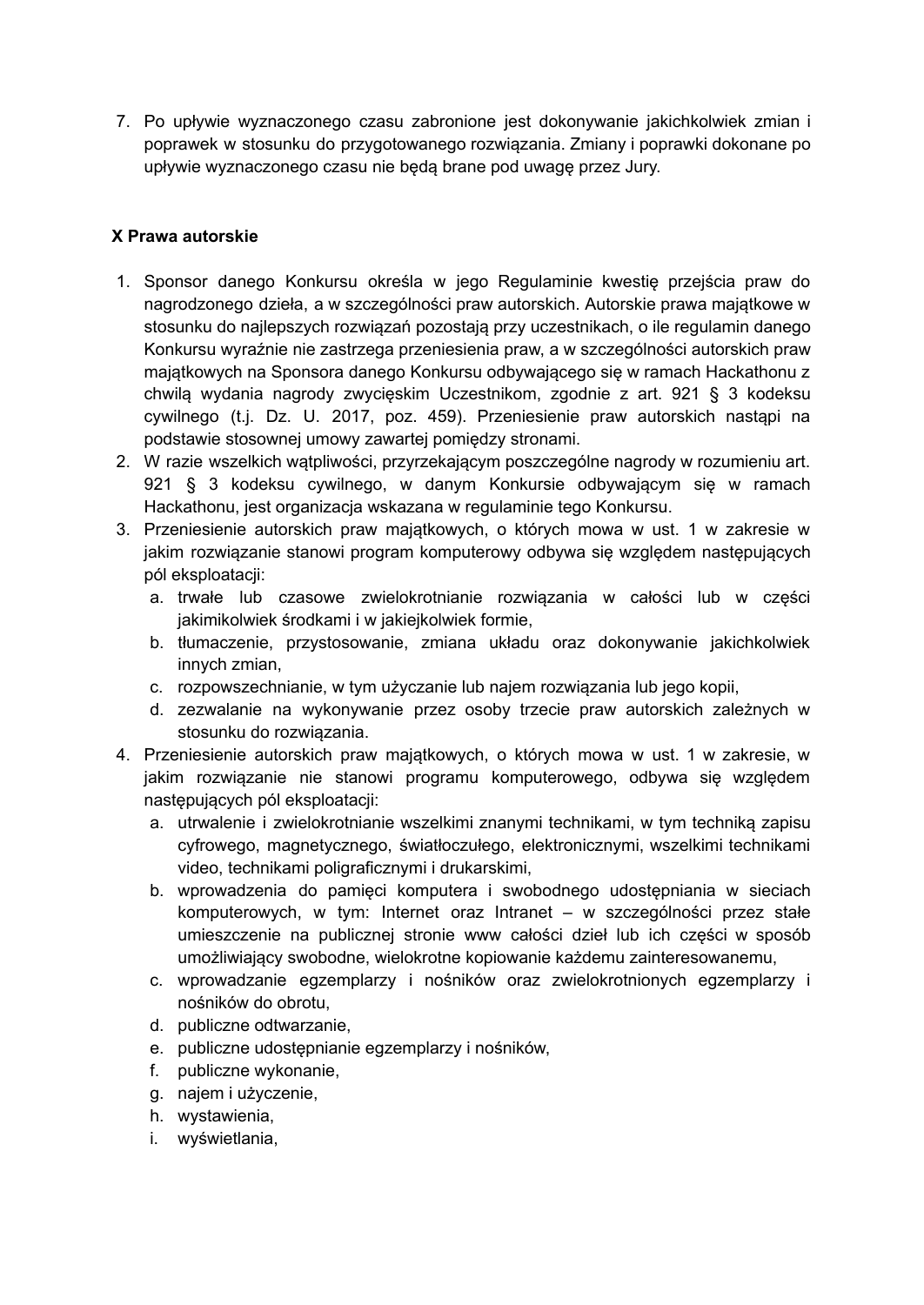- j. sporządzania wersji obcojęzycznych (jak również z użyciem technik umożliwiających przekazywanie informacji dla osób z różnymi rodzajami niepełnosprawności).
- k. nadania za pomocą wizji przewodowej albo bezprzewodowej lub w inny sposób poprzez sieć komputerową w tym zamieszczanie filmów w sieci Internet bez żadnych ograniczeń z wyłączeniem możliwości publicznego emitowania filmów lub ich części w telewizji.
- l. zezwalanie na wykonywanie przez osoby trzecie praw autorskich zależnych w stosunku do rozwiązania.

#### **XI Nagrody**

- 1. Nagrodami w Konkursach są nagrody pieniężne oraz rzeczowe.
- 2. Lista nagród rzeczowych oraz pieniężnych w poszczególnych Konkursach dostępna jest na stronie internetowej www.hackyeah.pl. Lista nagród zostanie zaktualizowana najpóźniej w dniu rozpoczęcia Hackathonu.
- 3. Nagrody zostaną wypłacone w ciągu 180 dni od dnia ogłoszenia wyników.
- 4. Oferowane nagrody rzeczowe nie podlegają wymianie na nagrody pieniężne, inne nagrody lub ekwiwalent pieniężny.
- 5. Nagrody są ufundowane przez Sponsorów poszczególnych Konkursów.
- 6. Przewiduje się nagrody jedynie dla zwycięskich Zespołów, jednakże Sponsorzy oraz Organizator zastrzegają możliwość przyznawania wyróżnień oraz dodatkowych drobnych nagród rzeczowych dla konkretnych zespołów, których projekty zostaną uznane za wartościowe przez Organizatora, bądź przez Jury. W razie wszelkich wątpliwości do wyróżnionych zespołów nie stosuje się pkt X Prawa autorskie.

#### **XII Dane osobowe**

- 1. Administratorem danych osobowych jest PROIDEA sp. z o.o. z siedzibą w Krakowie, ul. Zakopiańska 9, 30-418 Kraków, wpisana do Rejestru Przedsiębiorców prowadzonego przez Sąd Rejonowy dla Krakowa-Śródmieścia w Krakowie pod numerem KRS 0000448243, NIP: 6793088842, o kapitale zakładowym w wysokości 12.000 zł, wpłaconym w całości, z którą skontaktować się można pod adresem e-mail [kamila.post@proidea.org.pl](mailto:kamila.post@proidea.org.pl) lub [edyta.bachowska@proidea.org.pl](mailto:edyta.bachowska@proidea.org.pl)
- 2. Wszelkie informacje dotyczące przetwarzania danych zostały wskazane w Polityce Prywatności dostępnej na stronie internetowej hackathonu.

#### **XIII Reklamacje**

- 1. Wszelkie reklamacje Użytkownik może zgłosić na adres e-mail biuro@proidea.org.pl lub pisemnie, na adres siedziby Organizatora.
- 2. Reklamacja dotycząca przebiegu Hackathonu może być złożona w terminie 14 dni od dnia zakończenia Hackathonu. Za datę złożenia reklamacji uznaje się datę wpływu reklamacji do Organizatora.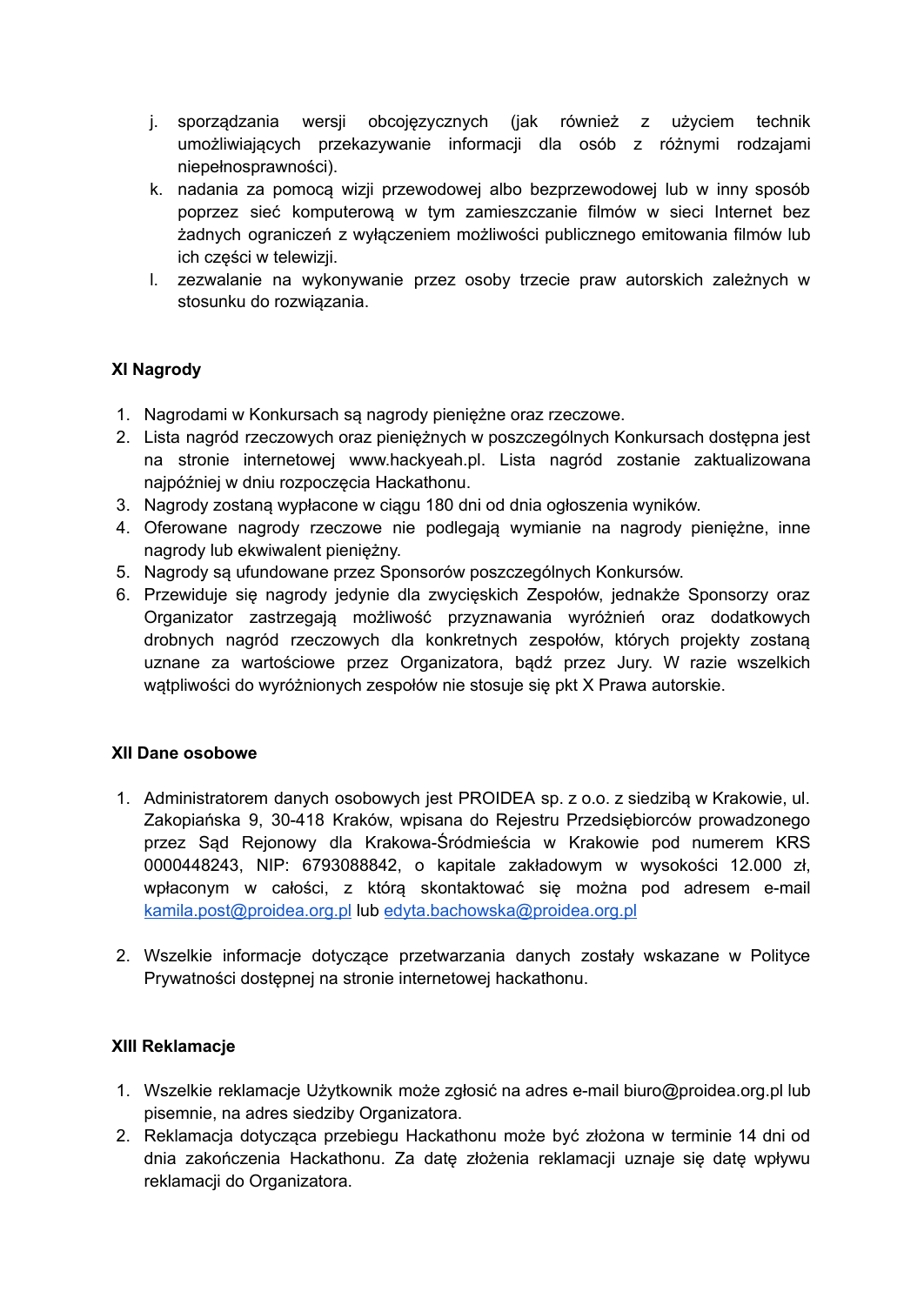- 3. Reklamacje złożone po upływie terminu określonego w pkt. XIII.2. nie będą rozpatrywane.
- 4. Organizator zobowiązuje się do rozpatrzenia reklamacji w terminie do 14 dni od dnia jej złożenia. Jeżeli Organizator nie udzieli odpowiedzi na reklamację we wskazanym powyżej terminie, uważa się, że uznał reklamację, tj. uznał za uzasadnione oświadczenie lub żądanie Użytkownika.

#### **XIV Zasady porządkowe**

- 1. Uczestnicy biorący udział w Hackathonie są zobowiązani do zachowywania się w sposób niezagrażający bezpieczeństwu innych Uczestników, przestrzegania przepisów prawa oraz Regulaminu.
- 2. Uczestnicy biorący udział w Hackathonie są zobowiązani do poszanowania praw i godności osobistej innych Uczestników. Uczestników obowiązuje bezwzględny zakaz nękania innych Uczestników. Za nękanie przyjmuje się: obraźliwe komentarze słowne dotyczące płci, tożsamości płciowej, wieku, orientacji seksualnej, niepełnosprawności, wyglądu fizycznego, rozmiaru ciała, rasy, pochodzenia etnicznego, religii, umyślne zastraszanie, prześladowanie, niewłaściwy kontakt fizyczny i niepożądana uwaga seksualna. Ponadto podczas Hackathonu zabrania się używania słów oraz symboli powszechnie uznanych za niedozwolone, w tym wulgaryzmów lub określeń mogących powodować obrazę uczuć religijnych lub światopoglądowych, oraz wskazujących na dyskryminację.
- 3. Uczestnicy są zobowiązani zgłosić niezwłocznie do Organizatora wszelkie przypadki nieodpowiednich zachowań (w szczególności tych wskazanych w powyżej) innych Uczestników.

#### **XV Rejestracja przebiegu Hackathonu**

- 1. Organizator i Partnerzy [https://hackyeah.pl](https://hackyeah.pl/partners-list-june-2020/) Hackathonu są uprawnieni do utrwalania i rozpowszechniania przebieg Hackathonu zarówno w formie audiowizualnej (na potrzeby dziennikarskiej formy wiadomości i wywiadu, artystycznego bądź teledysku), jak i wizualnej (na potrzeby fotografii dokumentalnej i artystycznej) dla celów dokumentacji, a także promocji lub reklamy. W związku z tym wizerunek osób uczestniczących w Hackathonie może zostać nieodpłatnie utrwalony, a następnie rozpowszechniany w sposób i dla wyżej określonych celów bezterminowo, na co Uczestnik Hackathonu wyraża zgodę z momentem rozpoczęcia się wydarzenia online.
- 2. Organizator uprzedza, że przebieg Hackathonu będzie filmowany, fotografowany, transmitowany i nagrywany na nośniki w ramach audycji telewizyjnych radiowych, internetowych i innych publicznych transmisji według dowolnej aktualnej metody technicznej.

#### **XVI Pozasądowe rozstrzyganie sporów**

1. Ewentualne spory powstałe pomiędzy Organizatorem a Uczestnikiem, który jest konsumentem (tj. osobą fizyczną dokonującą czynności prawnej niezwiązanej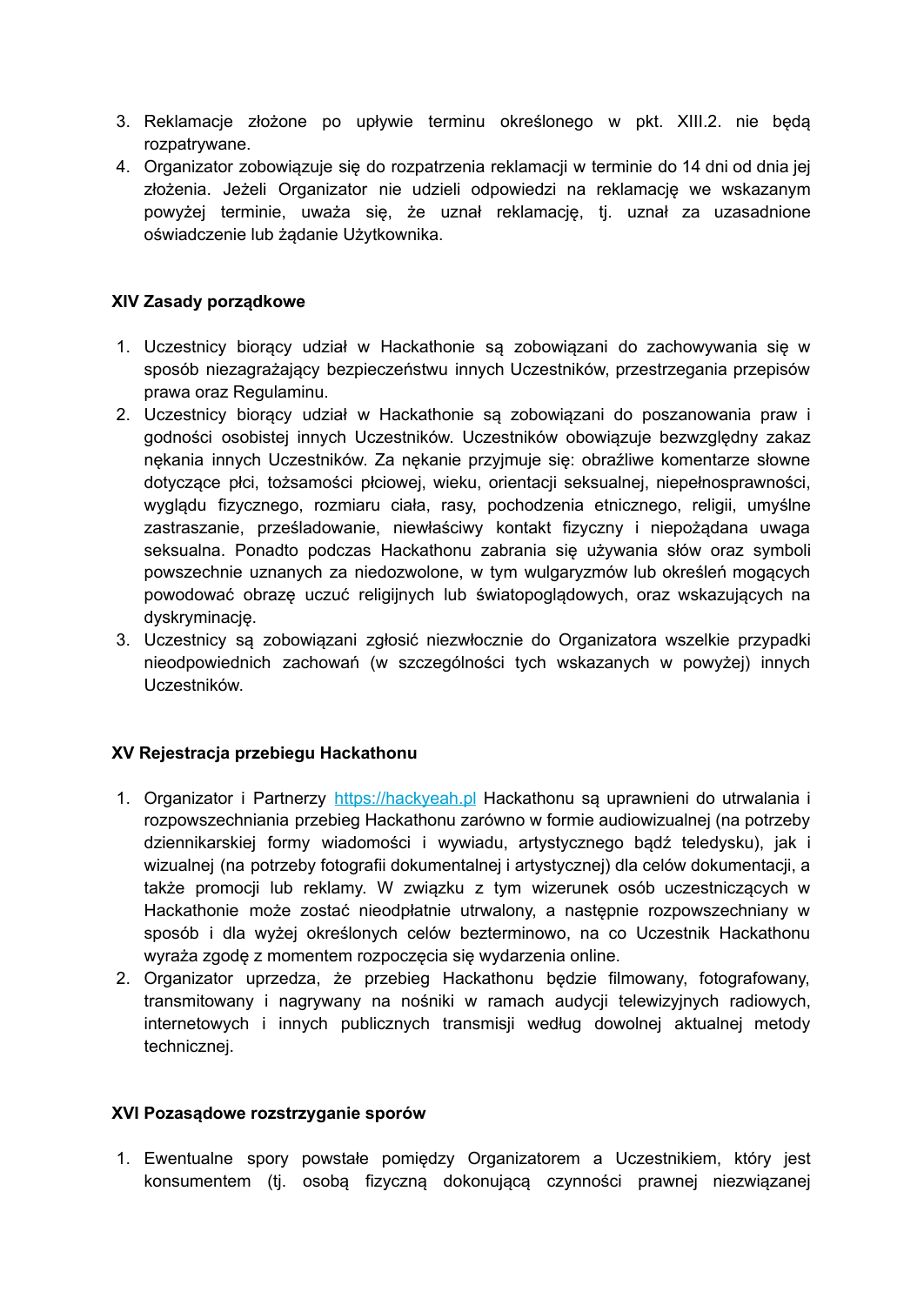bezpośrednio z jej działalnością gospodarczą lub zawodową, posiadający pełną zdolność do czynności prawnych [rozumianą jako nieubezwłasnowolniona osoba pełnoletnia, która może we własnym imieniu dokonywać czynności prawnych]) mogą być rozstrzygane polubownie. Szczegóły dotyczące sposobów oraz dostępu do pozasądowych form rozstrzygania sporów znajdują się pod adresem:

[https://www.uokik.gov.pl/pozasadowe\\_rozwiazywanie\\_sporow\\_konsumenckich.php](https://www.uokik.gov.pl/pozasadowe_rozwiazywanie_sporow_konsumenckich.php)

- 2. Szczegółowe informacje dotyczące możliwości skorzystania z pozasądowych sposobów rozpatrywania reklamacji i dochodzenia roszczeń, rozstrzygania sporów oraz zasady dostępu do tych procedur dostępne są również w siedzibach oraz na stronach internetowych:
	- a. powiatowych (miejskich) rzeczników konsumentów;
	- b. organizacji społecznych, do których zadań statutowych należy ochrona konsumentów (m.in. Federacja Konsumentów, Stowarzyszenie Konsumentów Polskich). Porady udzielane są przez Federację Konsumentów pod bezpłatnym numerem infolinii konsumenckiej 800 007 707 oraz przez Stowarzyszenie Konsumentów Polskich pod adresem email [porady@dlakonsumentow.pl](mailto:porady@dlakonsumentow.pl))
	- c. Wojewódzkich Inspektoratów Inspekcji Handlowej oraz pod następującymi adresami internetowymi Urzędu Ochrony Konkurencji i Konsumentów:
	- d. [http://www.uokik.gov.pl/sprawy\\_indywidualne.php;](http://www.uokik.gov.pl/sprawy_indywidualne.php)
	- e. http://www.uokik.gov.pl/wazne adresy.php.
- 3. W przypadku zaistnienia sporu wynikłego pomiędzy Organizatorem a Uczestnikiem będącym konsumentem dotyczącego umowy o udział w Hackathonie, konsument jest uprawniony do skorzystania z pozasądowych sposobów rozpatrywania reklamacji i dochodzenia roszczeń, m.in. poprzez złożenie skargi w wybranym języku urzędowym Unii Europejskiej, w tym również w języku polskim, za pośrednictwem unijnej platformy internetowej ODR, dostępnej pod adresem: http://ec.europa.eu/consumers/odr/
- 4. Uczestnik będący konsumentem uprawniony jest do zwrócenia się do Wojewódzkiego Inspektora Inspekcji Handlowej, zgodnie z art. 36 ustawy z dnia 15 grudnia 2000 r. o Inspekcji Handlowej, z wnioskiem o wszczęcie postępowania mediacyjnego w sprawie polubownego zakończenia sporu między konsumentem, a Organizatorem. Informacja na temat zasad i trybu procedury mediacji prowadzonej przez Wojewódzkiego Inspektora Inspekcji Handlowej dostępna jest w siedzibach oraz na stronach internetowych poszczególnych Wojewódzkich Inspektoratów Inspekcji Handlowej.
- 5. Uczestnik będący konsumentem uprawniony jest do zwrócenia się do stałego polubownego sądu konsumenckiego, o którym mowa w art. 37 ustawy z dnia 15 grudnia 2000 r. o Inspekcji Handlowej z wnioskiem o rozstrzygnięcie sporu wynikłego z zawartej umowy.

#### **XVII Postanowienia końcowe**

- 1. W czasie rejestracji Użytkownik składa oświadczenie o zapoznaniu się i akceptacji Regulaminu. Akceptacja Regulaminu jest wymogiem do dokonania rejestracji, a tym samym udziału w Hackathonie. Dodatkowo Regulamin zostanie dostarczony mu w formie elektronicznej w formacie PDF.
- 2. Jeśli w niniejszym Regulaminie nie wskazano inaczej, kontakt pomiędzy Organizatorem a Użytkownikiem, który przesłał Organizatorowi formularz rejestracji Uczestnika,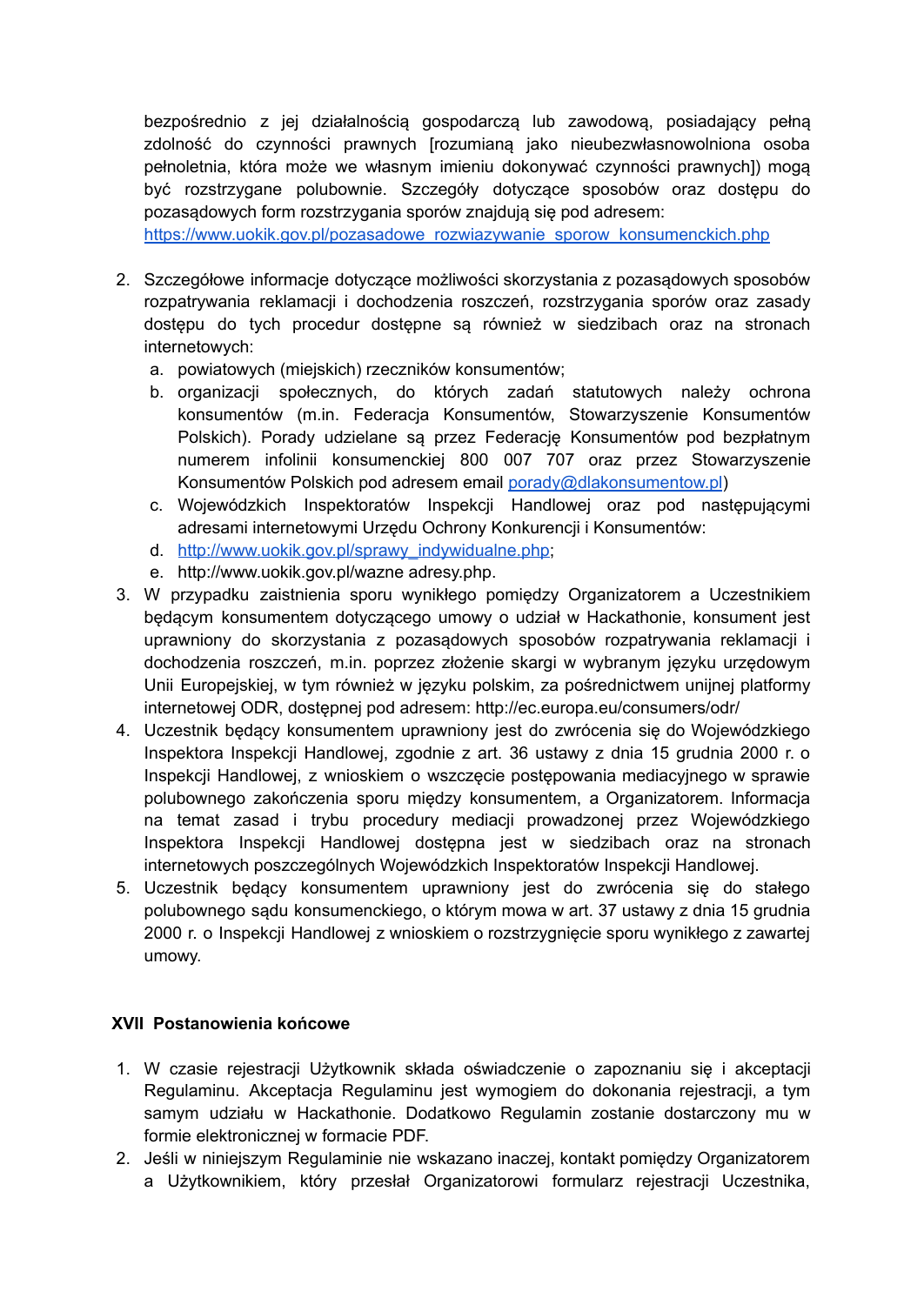odbywał się będzie drogą elektroniczną, ze strony Użytkownika za pośrednictwem adresu e-mail wskazanego w ustawieniach Konta, a ze strony Organizatora za pośrednictwem adresu rejestracja@proidea.org.pl lub innego adresu w domenie proidea.org.pl lub hackyeah.pl oraz przy pomocy aplikacji Discord.

- 3. Uczestnicy Hackathonu zobowiązani są do przestrzegania postanowień niniejszego Regulaminu.
- 4. Uczestnicy, którzy mimo wezwania do zaprzestania łamania postanowień Regulaminu, nie zastosują się do poleceń Organizatora, a w szczególności stwarzają swoim zachowaniem niebezpieczeństwo dla innych Uczestników, bądź zakłócają przebieg Wydarzenia są zobowiązani do natychmiastowego opuszczenia Hackathonu i nie przysługują im z tego tytułu żadne roszczenia wobec Organizatora.
- 5. Polityka Prywatności stanowi integralną część niniejszego Regulaminu.
- 6. Organizator zastrzega sobie prawo do zmiany terminu Hackathonu bądź jego odwołania wyłącznie w przypadku wystąpienia zdarzeń od niego niezależnych (stan wyjątkowy, klęska żywiołowa), które uniemożliwia przeprowadzenie Konkursu w terminie określonym w niniejszym Regulaminie. Uczestnikom, którzy zrezygnują z udziału w Hackathonie w zmienionym terminie przysługuje prawo do odstąpienia od umowy w ciągu 14 dni od ogłoszenia informacji o zmianie terminu Hackathonu.
- 7. Organizator zastrzega sobie prawo do zmiany Regulaminu z ważnych przyczyn. Wszelkie zmiany Regulaminu, w tym w zakresie terminów Konkursu zostaną niezwłocznie opublikowane na stronie internetowej Hackathonu oraz na profilu Facebook Hackathonu. O wszelkich zmianach Regulaminu Organizator poinformuje również pocztą elektroniczną zarejestrowanych Uczestników. Zmiany wchodzą w życie w ciągu 14 dni od ich publikacji i rozesłania wiadomości Uczestnikom.
- 8. Organizator jest uprawniony do utrwalania przebiegu Hackathonu za pomocą urządzeń rejestrujących obraz i dźwięk.
- 9. We wszelkich sprawach organizacyjnych, w tym w kwestiach spornych w trakcie Hackathonu decyduje Organizator.
- 10. Regulamin wchodzi w życie w dniu 12.05.2022 r.

## **WZÓR FORMULARZA ODSTĄPIENIA OD UMOWY**

(formularz ten należy wypełnić i odesłać tylko w przypadku chęci odstąpienia od umowy)

Proidea Sp. z o.o. ul. Zakopiańska 9, 30-418 Kraków

| Imie:        |  |
|--------------|--|
| Nazwisko:    |  |
| Nr telefonu: |  |
| E-mail:      |  |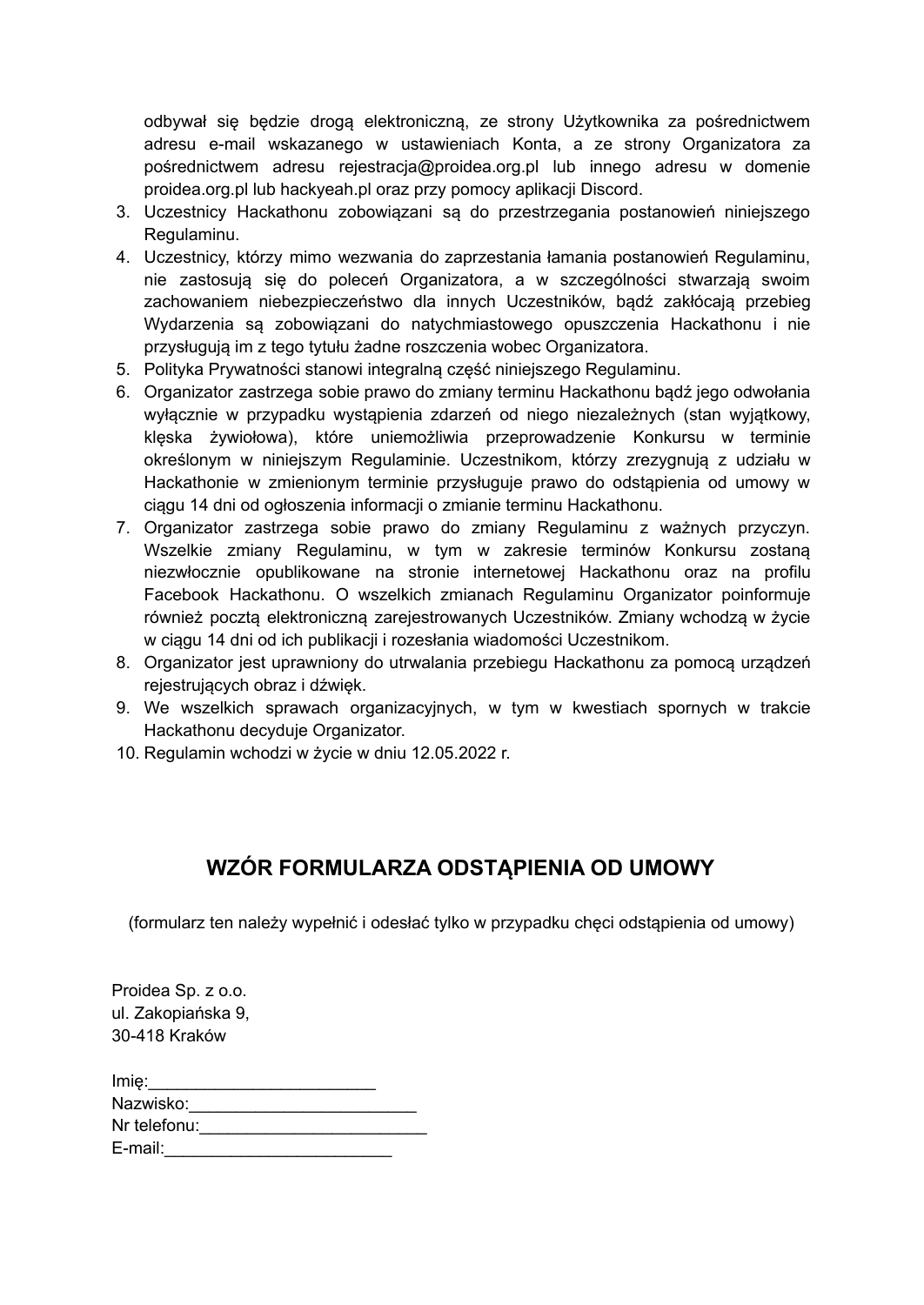| Ja.                                                                 |  |
|---------------------------------------------------------------------|--|
| (imię i nazwisko, adres zamieszkania) niniejszym                    |  |
| informuję o odstąpieniu od umowy o świadczenie następującej usługi: |  |
| (nazwa wydarzenia) zawartej w dniu                                  |  |

(Data i podpis)

\_\_\_\_\_\_\_\_\_\_\_\_\_\_\_\_\_\_\_\_\_\_\_\_\_\_\_\_\_\_

### **Załącznik 1**

# **Zgoda opiekuna prawnego** ………………................................................................. (Imię i nazwisko opiekuna prawnego) .................................................................................................................... (adres zamieszkania) .................................................................................................................... (telefon kontaktowy)

### **ZGODA NA UDZIAŁ DZIECKA/PODOPIECZNEGO W HACKYEAH 2022**

Wyrażam zgodę na udział online/offline\* mojego dziecka/podopiecznego: